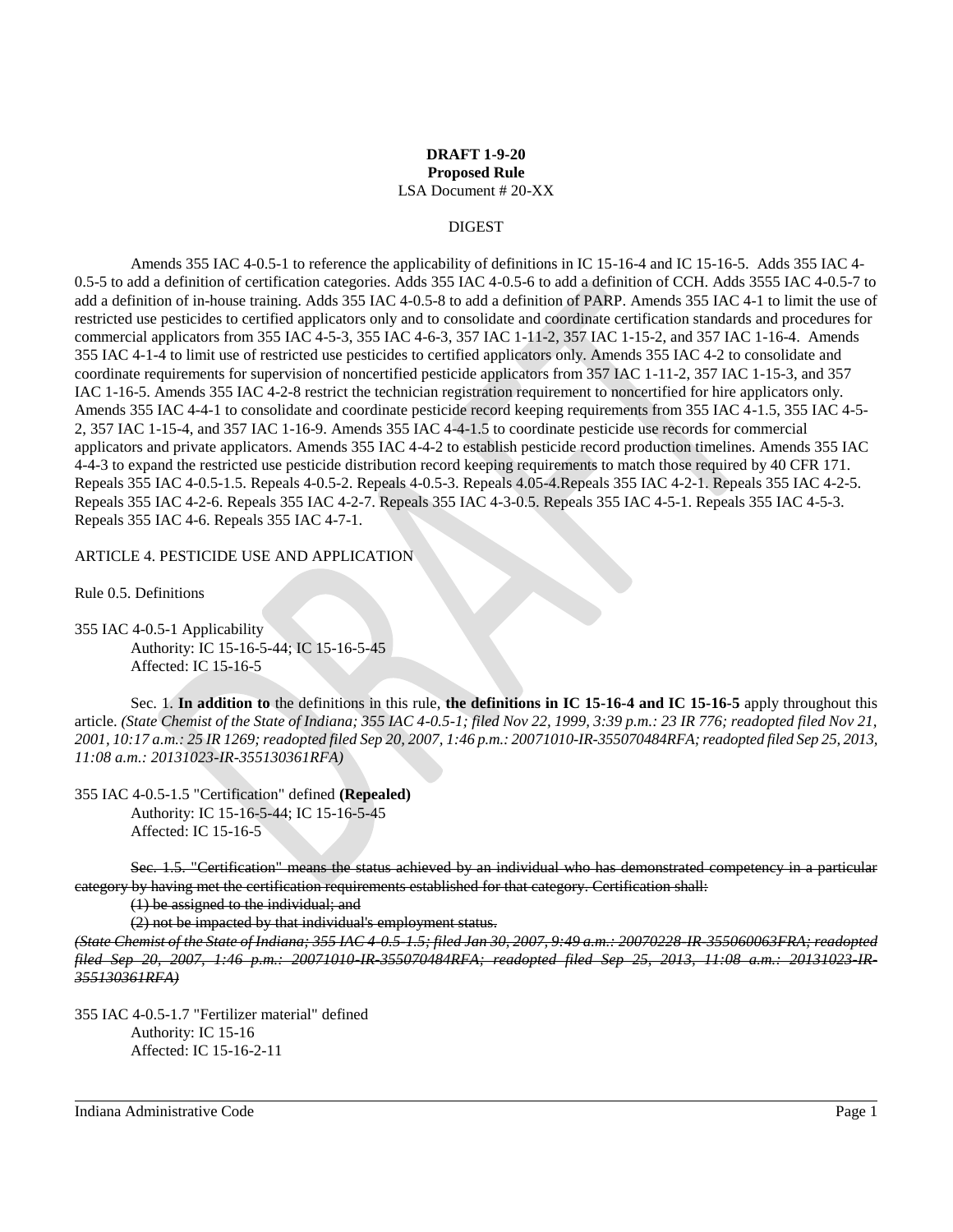Sec. 1.7. "Fertilizer material", as defined in IC 15-16-2-11, means any substance containing nitrogen, phosphate, potash, or any recognized plant nutrient that:

(1) is used for the plant nutrient content; and

(2) has nutrient value in promoting plant growth.

The term includes unmanipulated animal and vegetable manures. *(State Chemist of the State of Indiana; 355 IAC 4-0.5-1.7; filed Dec 10, 2010, 10:32 a.m.: 20110105-IR-355100565FRA; readopted filed Sep 25, 2013, 11:08 a.m.: 20131023-IR-355130361RFA)*

355 IAC 4-0.5-2 "Licensed applicator for hire" defined **(Repealed)**

Authority: IC 15-16 Affected: IC 15-16

Sec. 2. "Licensed applicator for hire" means any licensed certified commercial applicator who is:

(1) employed by a licensed pesticide business; and

(2) directly responsible for the use or supervision of the use of any:

(A) pesticide; or

(B) product regulated under:

(i) IC 15-16-2, IC 15-16-4, or IC 15-16-5; or

(ii) regulations adopted under IC 15-16-2, IC 15-16-4, or IC 15-16-5;

on the property of another. *(State Chemist of the State of Indiana; 355 IAC 4-0.5-2; filed Nov 22, 1999, 3:39 p.m.: 23 IR 776; readopted filed Nov 21, 2001, 10:17 a.m.: 25 IR 1269; readopted filed Sep 20, 2007, 1:46 p.m.: 20071010-IR-355070484RFA; filed Nov 28, 2012, 2:42 p.m.: 20121226-IR-355120517FRA; readopted filed Sep 25, 2013, 11:08 a.m.: 20131023-IR-355130361RFA)*

355 IAC 4-0.5-3 "Licensed applicator not for hire" defined **(Repealed)**

Authority: IC 15-16-5-44; IC 15-16-5-45

Affected: IC 15-16-5

Sec. 3. (a) "Licensed applicator not for hire" means a licensed certified commercial applicator who is employed by a private employer to use or supervise the use of:

(1) a restricted use pesticide on the property of the employer; or

(2) any pesticide on the property of the employer in a potentially hazardous situation or site as determined by the Indiana pesticide review board by rule.

(b) The term does not include the following:

(1) A doctor of veterinary medicine.

(2) A medical doctor.

(3) An applicator who uses only the following nonrestricted use pesticides:

(A) Germicides.

(B) Disinfectants.

(C) Bactericides.

(D) Sanitizers.

(E) Water purifiers.

(F) Swimming pool chemicals.

*(State Chemist of the State of Indiana; 355 IAC 4-0.5-3; filed Nov 22, 1999, 3:39 p.m.: 23 IR 776; errata filed Dec 9, 1999, 12:31 p.m.: 23 IR 813; readopted filed Nov 21, 2001, 10:17 a.m.: 25 IR 1269; readopted filed Sep 20, 2007, 1:46 p.m.: 20071010-IR-355070484RFA; readopted filed Sep 25, 2013, 11:08 a.m.: 20131023-IR-355130361RFA)*

355 IAC 4-0.5-4 "Licensed public applicator" defined **(Repealed)**

Authority: IC 15-16-5-44; IC 15-16-5-45 Affected: IC 15-16-5

Sec. 4. (a) "Licensed public applicator" means a licensed certified commercial applicator who, as an employee of a state agency, municipal corporation, other governmental agency, or nonprofit organization, uses or supervises the use of: (1) a restricted use pesticide; or

Indiana Administrative Code Page 2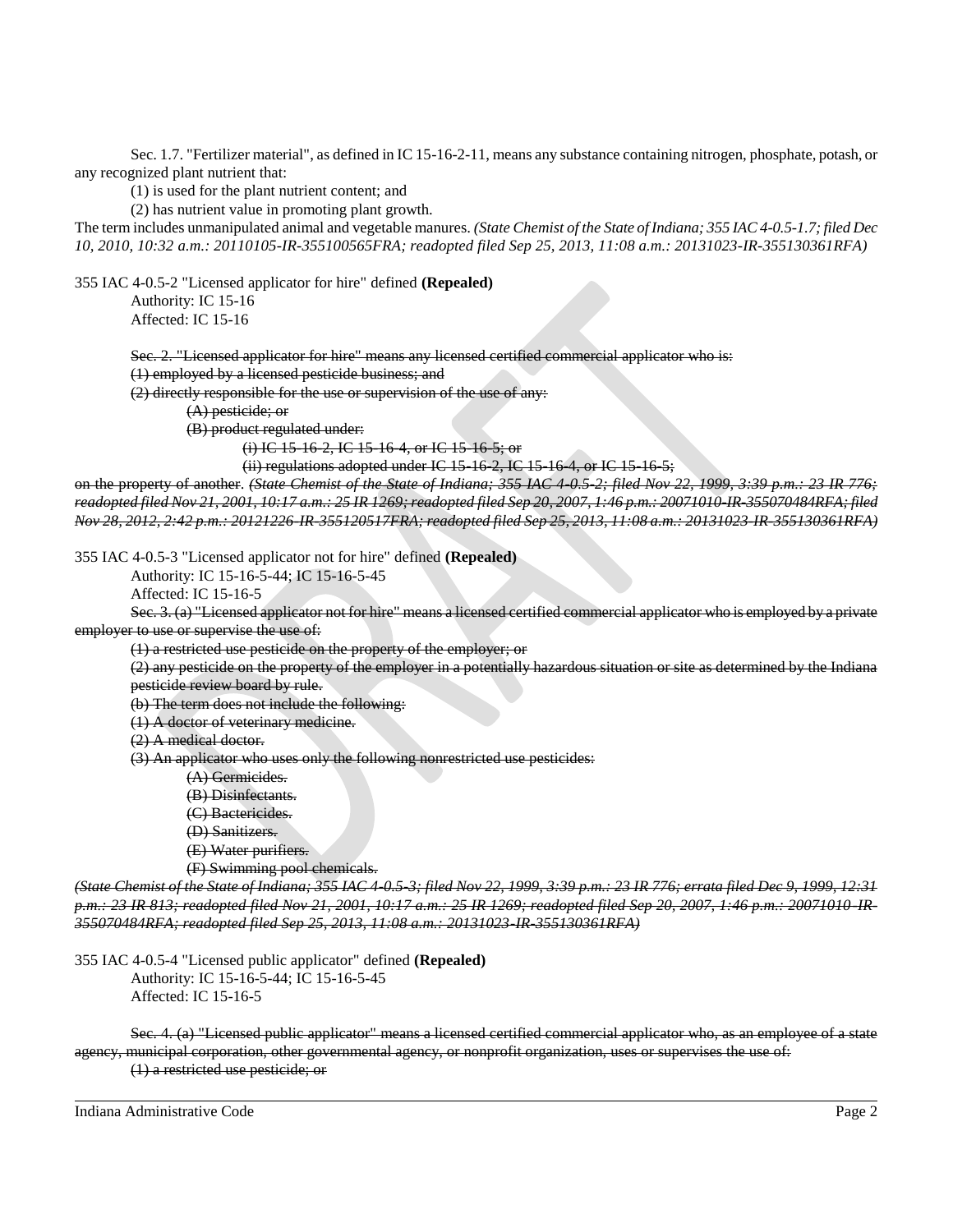(2) any pesticide in a potentially hazardous situation or site as determined by the Indiana pesticide review board by rule. (b) The term does not include the following:

(1) A doctor of veterinary medicine.

(2) A medical doctor.

(3) An applicator who uses only the following nonrestricted use pesticides:

- (A) Germicides.
- (B) Disinfectants.
- (C) Bactericides.
- (D) Sanitizers.
- (E) Water purifiers.
- (F) Swimming pool chemicals.

*(State Chemist of the State of Indiana; 355 IAC 4-0.5-4; filed Nov 22, 1999, 3:39 p.m.: 23 IR 777; readopted filed Nov 21, 2001, 10:17 a.m.: 25 IR 1269; readopted filed Sep 20, 2007, 1:46 p.m.: 20071010-IR-355070484RFA; filed Nov 28, 2012, 2:42 p.m.: 20121226-IR-355120517FRA; readopted filed Sep 25, 2013, 11:08 a.m.: 20131023-IR-355130361RFA)*

**355 IAC 4-0.5-5 "Categories" defined Authority: IC 15-16-5-44; IC 15-16-5-45 Affected: IC 15-16**

**Sec. 5. "Categories" means the commercial applicator certification categories established in 355 IAC 4-1-3.**

**355 IAC 4-0.5-6 "CCH" defined Authority: IC 15-16-5-44; IC 15-16-5-45 Affected: IC 15-16**

**Sec. 6. "CCH" means a continuing certification hour for commercial applicators or registered technicians. One (1) CCH is equivalent to one (1) hour of pesticide-related instruction or training that has been evaluated and approved by the state chemist.**

**355 IAC 4-0.5-7 "In-house training" defined Authority: IC 15-16-5-44; IC 15-16-5-45 Affected: IC 15-16**

**Sec. 7. "In-house training" means training or instruction that is designed specifically for a company's own employees**.

**355 IAC 4-0.5-8 "PARP" defined Authority: IC 15-16-5-44; IC 15-16-5-45 Affected: IC 15-16**

**Sec. 8. "PARP" means a private applicator recertification program of pesticide related instruction or training that has been evaluated and approved by the state chemis**t

Rule 1. Categorization of Licenses and Certificates

355 IAC 4-1-1 Definitions *(Repealed)*

Sec. 1. *(Repealed by State Chemist of the State of Indiana; filed Nov 21, 1984, 3:33 pm: 8 IR 334)*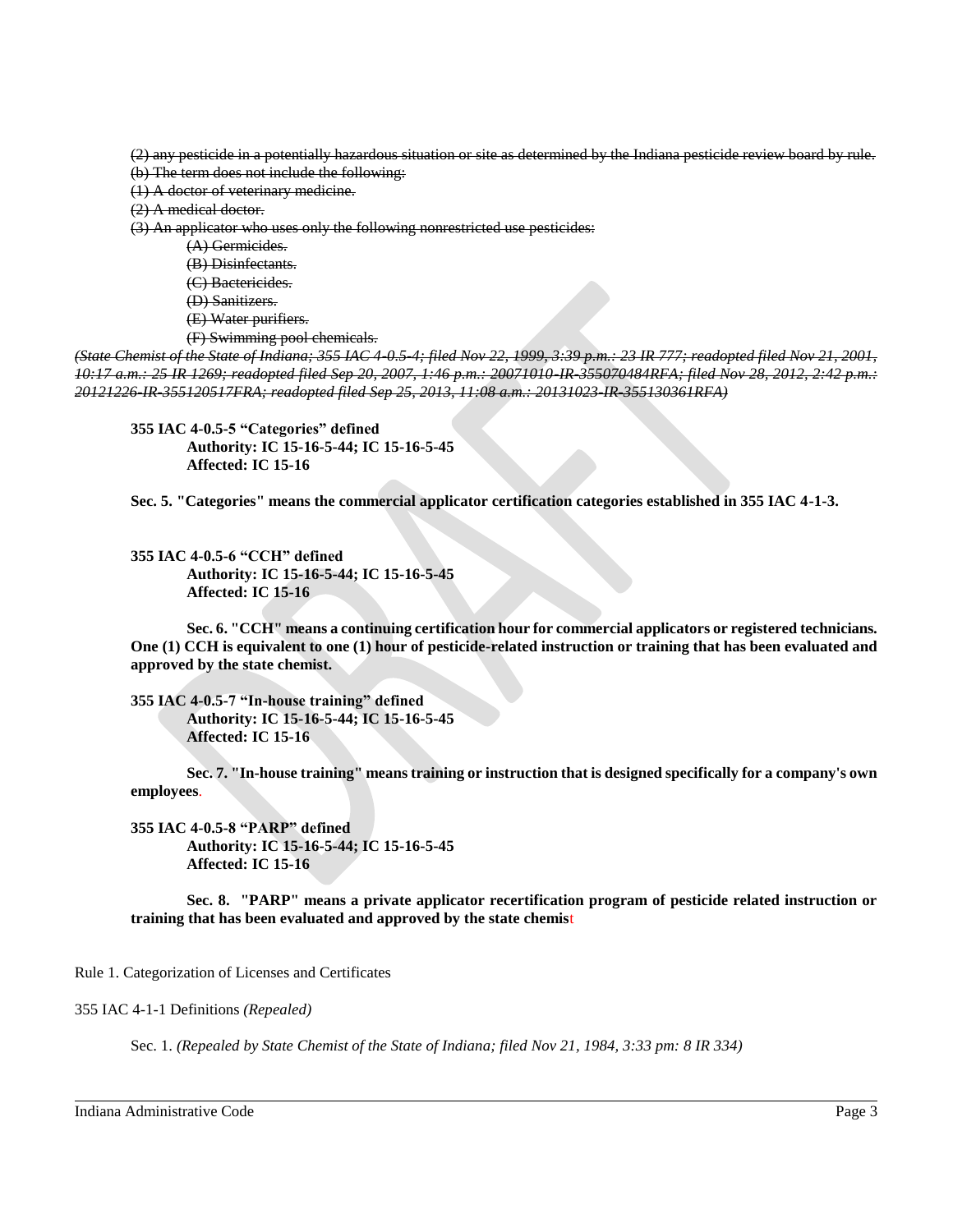355 IAC 4-1-1.1 Commercial applicators; licensing Authority: IC 15-16-5-44; IC 15-16-5-45 Affected: IC 15-16-5-7

Sec. 1.1. (a) Completing the certification requirements as a commercial applicator (IC 15-16-5-7) shall be a qualifying requirement for each of the licenses defined in 355 IAC 4-0.5 **required under IC 15-16-5.** 

(b) An individual who is employed as a licensed applicator at more than one (1) business location or agency at the same time shall:

(1) hold separate and distinct licenses for each employer; and

(2) pay all applicable license fees.

*(State Chemist of the State of Indiana; 355 IAC 4-1-1.1; filed Nov 21, 1984, 3:33 p.m.: 8 IR 331; filed Nov 22,1999, 3:39 p.m.: 23 IR 777; readopted filed Nov 21, 2001, 10:17 a.m.: 25 IR 1269; filed Jan 30, 2007, 9:49 a.m.: 20070228-IR-355060063FRA; readopted filed Sep 20, 2007, 1:46 p.m.: 20071010-IR-355070484RFA; filed Nov 28, 2012, 2:42 p.m.: 20121226-IR-355120517FRA; readopted filed Sep 25, 2013, 11:08 a.m.: 20131023-IR-355130361RFA)*

355 IAC 4-1-2 Licensed applicator not for hire; certification *(Repealed)*

Sec. 2. *(Repealed by State Chemist of the State of Indiana; filed Nov 21, 1984, 3:33 pm: 8 IR 334)*

355 IAC 4-1-2.1 Commercial applicators; certification standards and procedures Authority: **IC 15-16;** IC 15-16-5

Affected: **IC 15-16-2; IC 15-16-4; IC 15-16-5;** IC 15-16-5-52;

Sec. 2.1. **(a) Except as provided in section 4 of this rule or 355 IAC 4-2, an individual must be a commercial applicator to do any of the following:**

**(1) Purchase a restricted use pesticide.**

**(2) Use a restricted use pesticide.**

**(3) Except for a pesticide intended for disinfecting or sanitizing, use or supervise the use of a pesticide product for hire.**

**(4) Use or supervise the use of a fertilizer material for hire on turf.**

**(5) Use or supervise the use of a fertilizer material for hire on another person's property to produce an agricultural crop.** 

**(6) Use or supervise the use of a pesticide on a golf course.**

**(7) Except for a pesticide intended for disinfecting or sanitizing, use or supervise the use of a pesticide at a school.**

**(8) Use or supervise the use of a pesticide on publicly accessible property for community wide mosquito management.**

**(9) Apply a pesticide by means of aerial application.** 

**(10) Make a diagnostic inspection or report to determine infestations of a wood destroying pest.**

(a) **(b)** Initial certification of commercial applicators shall be by written closed book examinations developed by the state chemist. The minimum passing score on all examinations administered by the state chemist shall be seventy-five percent (75%) unless another minimum passing score has been established by the state chemist after consideration of the recommendations of the **determined based on recommendation of a** standards **setting** committee, as described in subsection  $\left(\frac{\partial}{\partial x}\right)$ .

(b) **(c)** Except for applicators in category 12, and category 13, **and category 14,** each certified commercial applicator shall have passed**:**

**(i)** a core examination**, covering subject matter that is common to most categories of applicators;** and

**(ii)** a category examination**, covering subject matter that is specific to the occupational groups identified by the categories described in 355 IAC 4-1-3**.

(c) **(d)** For each examination, the state chemist shall appoint a separate standards committee to develop certification subject matter and standards. Members of this committee shall include, at a minimum, individuals representing the following:

(1) The state chemist.

(2) The Purdue University cooperative extension service.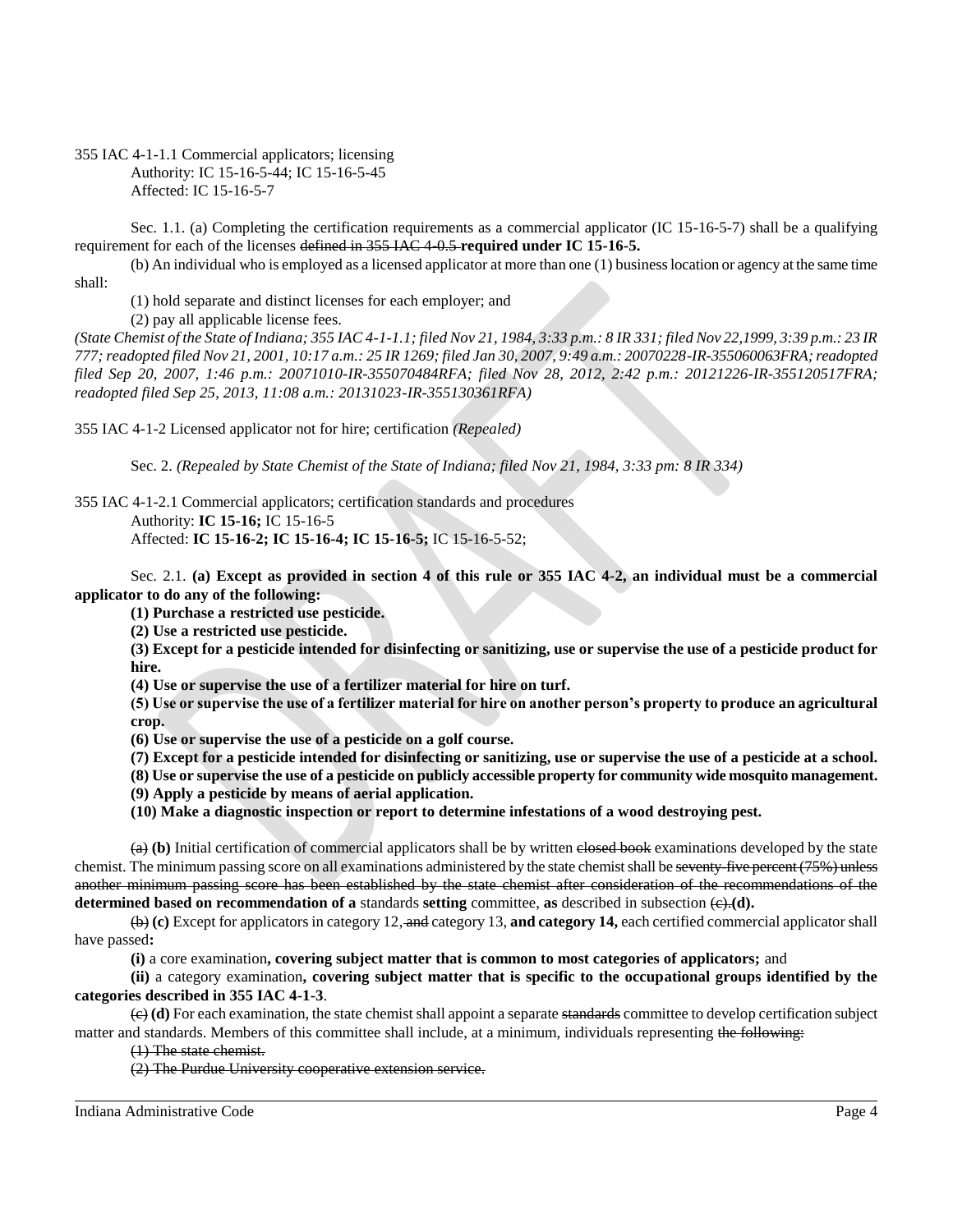(3) the largest pesticide user groups covered by that category.

**(e) Certification subject matter referenced in subsection (d) shall include, but not be limited to, relevant subject matter content referenced in 40 CFR 171.**

(d) **(f)** Initial certification shall remain in force from the date of passing the examination through December 31 of the fourth year following the year during which the examination was passed unless revoked or suspended.

(e) **(g)** No examination may be attempted more than three (3) times in any twelve (12) month period. The twelve (12) month period shall commence on the date that the first examination failure occurs.

(f) **(h)** The state chemist shall specify examination procedures that must be followed by any individual taking an examination. Failure to comply with these procedures or any unauthorized assistance provided by or received by an individual during the examining period shall be cause for immediate termination of the examining process for all involved individuals and no additional opportunity to take any examinations shall be provided to the involved individuals for a period of five (5) years.

**(i) Initial certification as a for hire commercial applicator in category 7b, as described in section 3(8) of this rule, or category 12, as described in section 3(13) of this rule, shall also require completion of a practical hands-on training program approved by the state chemist.**

**(j) Initial certification as a for hire commercial applicator in category 3b, as described in section 3(4) of this rule, shall also require completion of one of the following:**

**(A) A practical hands-on training program reviewed and approved by the state chemist.**

**(B) Ninety (90) days of experience as an active Category 3b certified applicator or registered technician in Indiana or any state having a comparable and verifiable program as determined by the state chemist.**

**(C) A formal post high school two (2) year minimum turf program or a related program that includes turf production in its curriculum. An official transcript must be submitted to the state chemist for approval to qualify by this method.**

**(D) One (1) year of experience as an active licensed applicator in any licensing category in Indiana or in another state.**

**(k) Individuals certified as commercial applicators must be a minimum of eighteen (18) years of age, as proven by a valid government issued identification or the equivalent.**

*(State Chemist of the State of Indiana; 355 IAC 4-1-2.1; filed Nov 21, 1984, 3:33 p.m.: 8 IR 331; filed Nov 22, 1999, 3:39 p.m.: 23 IR 777; readopted filed Nov 21, 2001, 10:17 a.m.: 25 IR 1269; filed Jan 30, 2007, 9:49 a.m.: 20070228-IR-355060063FRA; readopted filed Sep 20, 2007, 1:46 p.m.: 20071010-IR-355070484RFA; readopted filed Sep 25, 2013, 11:08 a.m.: 20131023-IR-355130361RFA)*

355 IAC 4-1-3 Commercial applicators; categories of certification and licenses

Authority: IC 15-16 Affected: IC 15-16-2; IC 15-16-5

Sec. 3. Commercial applicators shall be certified and licensed in one (1) or more of the following categories:

(1) Category 1. Agricultural pest management. This category includes individuals using or supervising the use of pesticides on noncrop agricultural lands such as pastures, or in production of agricultural crops, including, but not limited to, the following:

(A) Grains.

(B) Soybeans and oil seed.

(C) Forage.

(D) Vegetables.

(E) Fruits.

(F) Nuts.

(2) Category 2. Forest pest management. This category includes individuals using or supervising the use of pesticides in forests or forest nurseries.

(3) Category 3a. Ornamental pest management. This category includes individuals using or supervising the use of pesticides on ornamental plants and related areas such as the following: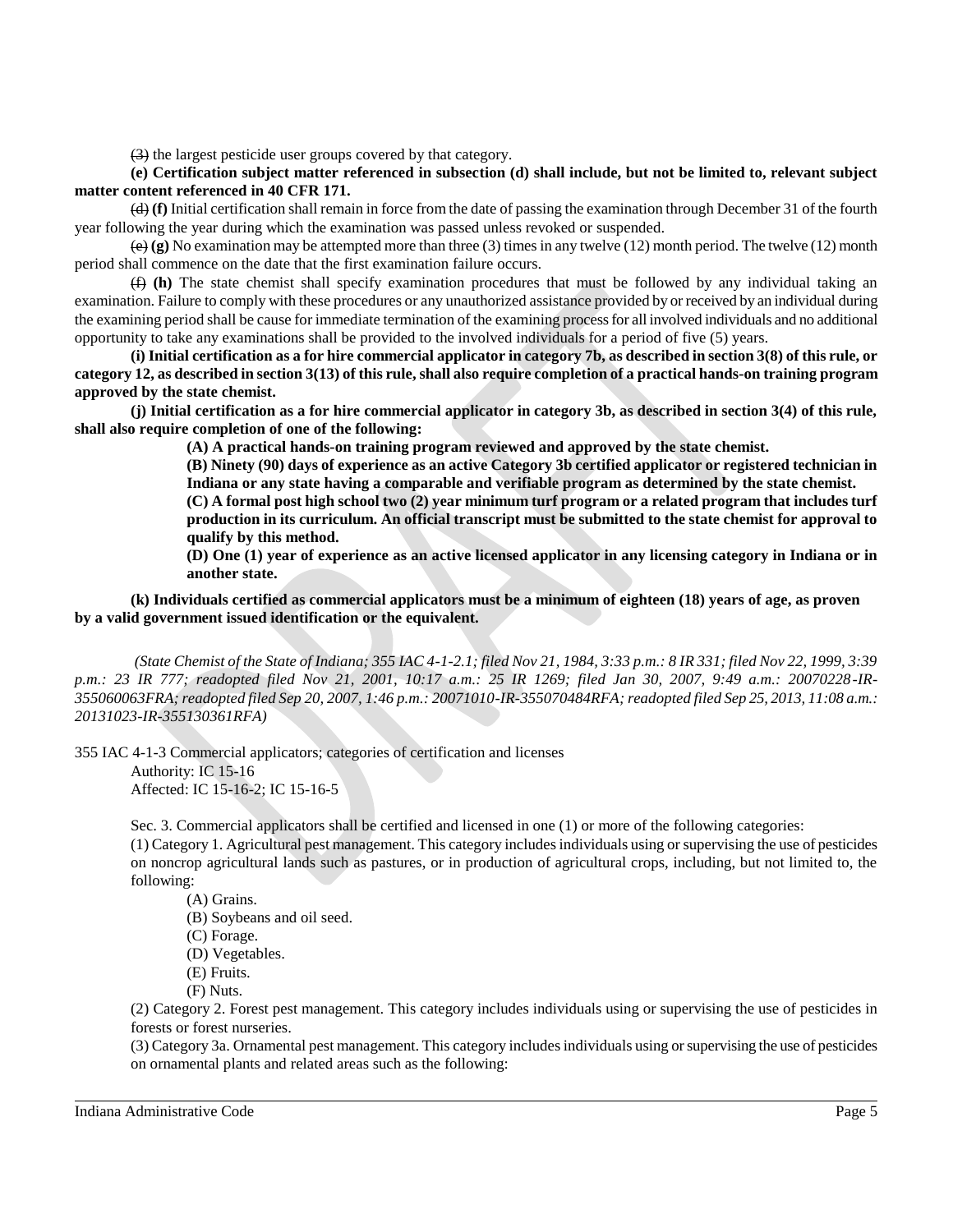- (A) Driveways.
- (B) Sidewalks.
- (C) Residential parking areas.
- (D) Landscape beds.
- (E) Fence lines.

(4) Category 3b. Turf management. This category includes individuals using or supervising the use of:

(A) pesticides on turf and related areas such as:

- (i) driveways;
- (ii) sidewalks;
- (iii) residential parking areas;
- (iv) landscape beds but not ornamental plantings within the beds;
- (v) fence lines; and
- (vi) riprap; or
- (B) fertilizer materials on turf.

This category does not include the use of pesticides applied for the purpose of managing pests to prevent infestation of a structure.

(5) Category 4. Seed treatment. This category includes individuals using or supervising the use of pesticides on seed stocks for the purpose of managing pest organisms that are anticipated to attack the plant or germinating seed.

(6) Category 5. Aquatic pest management. This category includes individuals using or supervising the use of pesticides purposefully applied to any of the following:

(A) Standing or running water.

- (B) Wetlands.
- (C) Related areas such as riprap.

(7) Category 6. Industrial weed management. This category includes individuals using or supervising the use of pesticides in the maintenance of public or private:

(A) roads;

(B) utility rights-of-way;

(C) pipelines;

(D) railway rights-of-way;

- (E) parking lots;
- (F) ditch banks;
- (G) riprap;
- (H) fence lines;
- (I) restoration areas; and

(J) substations;

and other similar areas.

(8) Category 7a. Industrial, institutional, structural, and health related pest management. This category includes individuals using or supervising the use of pesticides for management of pests other than termites in or around structures such as any of the following:

(A) Human dwellings.

(B) Offices.

- (C) Retail establishments.
- (D) Farm structures.
- (E) Restaurants.
- (F) Warehouses.
- (G) Institutional establishments.
- (H) Industrial facilities.
- (I) Food processing facilities.

(9) Category 7b. Termite control. This category includes individuals using or supervising the use of pesticides for the management of termites and other wood destroying organisms. Certification in this category also qualifies individuals to inspect structures for the purpose of determining the presence or absence of evidence of termites or other wood destroying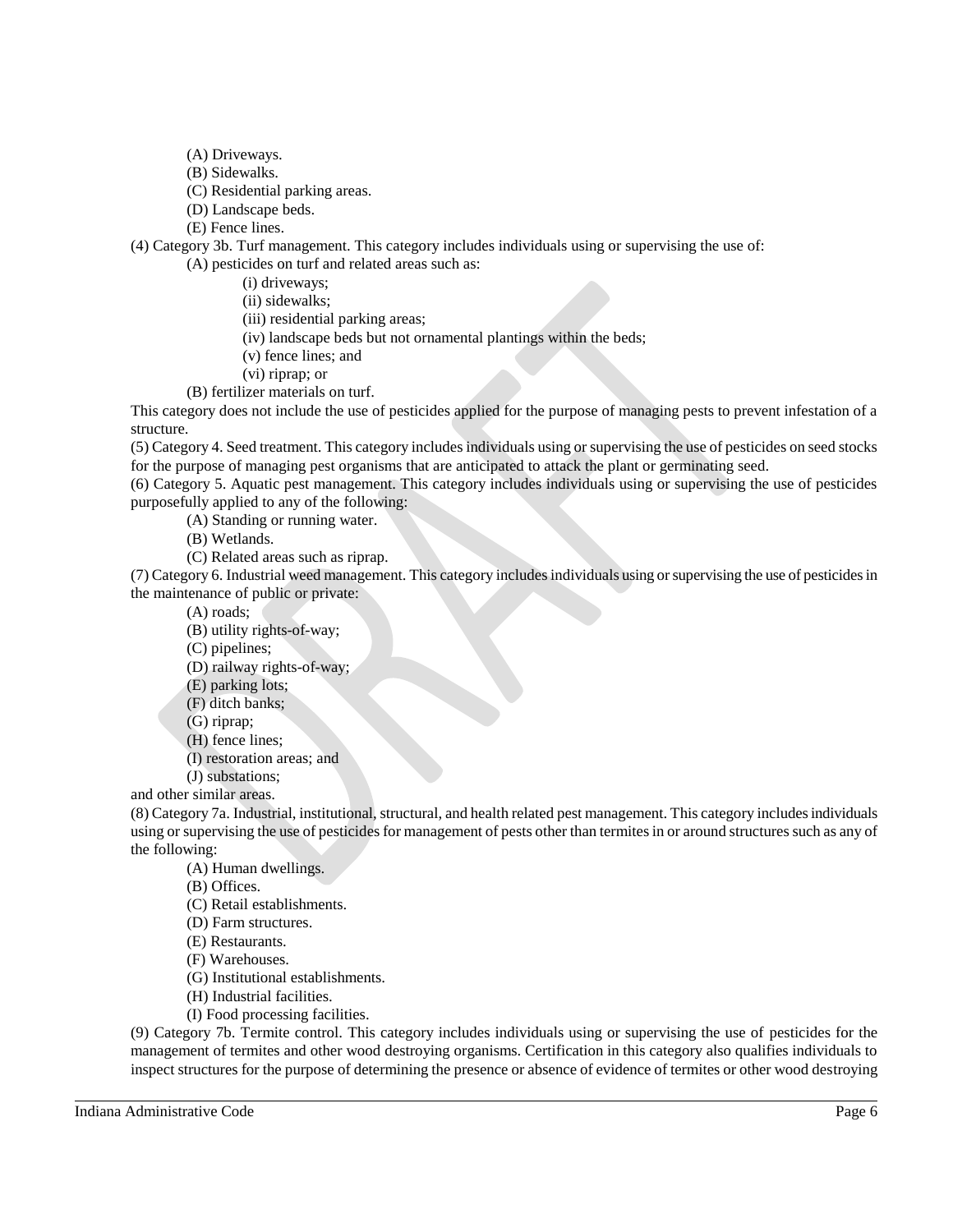organisms.

(10) Category 7d. Fumigation. Certification in this category is required for all individuals using or supervising the use of pesticides that in the gaseous state are designed to kill or repel pests.

(11) Category 8. Community-wide mosquito management. This category includes governmental employees or other individuals using or supervising the use of pesticides for community-wide mosquito abatement. as defined in 357 IAC 1-11- $1(3)$ .

(12) Category 11. Aerial application. Certification in this category is required for all individuals who apply pesticides by means of:

(A) fixed wing;

(B) rotary wing;

(C) ultralight aircraft; or

(D) lighter-than-air aircraft, **or**

## **(E) unmanned aerial vehicle**.

(13) Category 12. Wood destroying pest inspection. Certification in this category limits individuals to the inspection of structures for the purpose of determining evidence of the presence or absence of termites or other wood destroying organisms. It does not permit these individuals to use or supervise the use of pesticides for hire. The certification requirements for this category shall be determined by the state chemist.

(14) Category 13. Limited certification. This category includes individuals using or supervising the use of a very limited number of specialized pesticides in or on a very limited number of types of sites and situations not adequately covered by other categories listed in this section. The requirements for these limited certifications shall be determined by the state chemist.

(15) Category 14. Agricultural fertilizer material application. This category includes individuals using or supervising the use of fertilizer material for purposes of producing an agricultural crop on the property of another person.

*(State Chemist of the State of Indiana; 355 IAC 4-1-3; Pesticide Use & Application Reg 1, Sec. 3; filed Aug 3, 1976, 4:10 p.m.: Rules and Regs. 1977, p. 440; filed Nov 21, 1984, 3:33 p.m.: 8 IR 332; filed Nov 22, 1999, 3:39 p.m.: 23 IR 778; errata filed Dec 9, 1999, 12:31 p.m.: 23 IR 814; readopted filed Nov 21, 2001, 10:17 a.m.: 25 IR 1269; filed Jan 30, 2007, 9:49 a.m.: 20070228-IR-355060063FRA; readopted filed Sep 20, 2007, 1:46 p.m.: 20071010-IR-355070484RFA; filed Dec 10, 2010, 10:32 a.m.: 20110105- IR-355100565FRA; readopted filed Sep 25, 2013, 11:08 a.m.: 20131023-IR-355130361RFA)*

355 IAC 4-1-4 Private applicators; certification requirements

Authority: IC 15-16-5-44; IC 15-16-5-45 Affected: IC 15-16-4-51; IC 15-16-5

Sec. 4. **(a) An individual must be a private applicator to purchase or use a restricted use pesticide for purposes of producing an agricultural commodity on property owned, rented, managed, or controlled by the individual or the individual's employer.**

(a) **(b)** Initial certification as a private applicator (IC 15-16-4-51) shall require an individual to pass the same written closed book exams **examinations** as those described for commercial applicators in section 2.1 of this rule, except that the state chemist shall determine which commercial applicator examination will be considered appropriate for the private applicator's proposed use of pesticides.

(b) **(c)** Certification and the permit for private applicators shall remain valid from the date of passing the examination and paying the permit fee through December 31 of the fourth year following the year during which the examination was passed.

**(d) Individuals certified as private applicators must be a minimum of eighteen (18) years of age, as proven by a valid government issued identification or the equivalent.**

*(State Chemist of the State of Indiana; 355 IAC 4-1-4; filed Nov 21, 1984, 3:33 p.m.: 8 IR 334; filed Nov 22, 1999, 3:39 p.m.: 23 IR 780; readopted filed Nov 21, 2001, 10:17 a.m.: 25 IR 1269; filed Jan 30, 2007, 9:49 a.m.: 20070228-IR-355060063FRA; readopted filed Sep 20, 2007, 1:46 p.m.: 20071010-IR-355070484RFA; filed Nov 28, 2012, 2:42 p.m.: 20121226- IR-355120517FRA; readopted filed Sep 25, 2013, 11:08 a.m.: 20131023-IR-355130361RFA)*

Rule 2. Site Awareness and Direct Supervision of Noncertified Applicators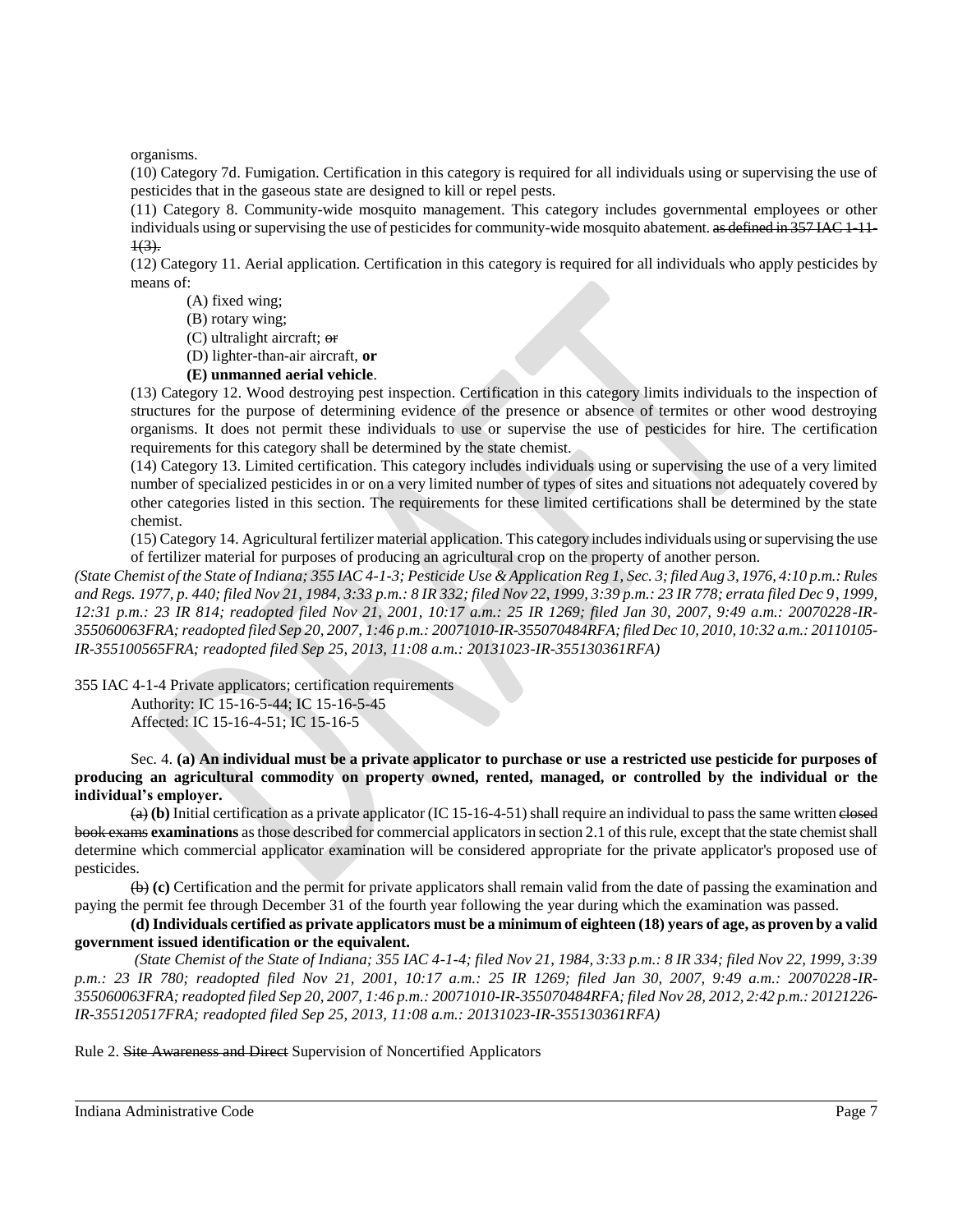### 355 IAC 4-2-1 Definitions **(Repealed)**

Authority: IC 15-16 Affected: IC 15-16-5-36

Sec. 1. The following definitions apply throughout this rule:

(1) "Competent person" means a person who:

(A) has the ability to read and comprehend written instructions, including the text of pesticide and fertilizer labels; (B) is at least sixteen (16) years of age; and

(C) is a registered technician.

(2) "Direct supervision" means either of the following:

(A) The physical presence of the supervising certified applicator at the work site under circumstances that permit continuous direct voice contact with the noncertified individual.

(B) The supervising certified applicator has provided the noncertified competent person the following:

(i) Written instructions covering site-specific precautions to prevent injury to persons or the environment or damage to property.

(ii) A copy of the labels of all pesticide and fertilizer products to be used.

(iii) The means and instructions to establish direct voice communication during the use of the pesticide or fertilizer with the supervising certified applicator.

(iv) All personal protective equipment and instructions on proper use required by the labels of the pesticide or fertilizer products for the uses being performed.**.**

(3) "Registered technician" means a noncertified person who, having met the requirements of section 8 of this rule, is registered by the state chemist and thereby is authorized to engage in pesticide use and related activities while working under the direct supervision of a certified applicator.

(4) "Work site" means any location at which pesticides or fertilizers are used.

(5) "Written instructions" means a written or printed site assessment fact sheet or similar document that shall be reviewed by the noncertified applicator prior to each pesticide or fertilizer application. The required elements on the site assessment fact sheet shall be industry specific and developed by the state chemist in consultation with the appropriate certified applicator industry.

*(State Chemist of the State of Indiana; Pesticide Use & Application Reg 2, Sec 1; filed Aug 3, 1976, 4:10 p.m.: Rules and Regs. 1977, p. 442; filed Apr 21, 1982, 3:45 p.m.: 5 IR 1191; filed Sep 20, 2001, 3:54 p.m.: 25 IR 376; readopted filed Nov 21, 2001, 10:17 a.m.:*  25 IR 1269; readopted filed Sep 20, 2007, 1:46 p.m.: 20071010-IR-355070484RFA; filed Nov 28, 2012, 2:42 p.m.: 20121226-IR-*355120517FRA; readopted filed Sep 25, 2013, 11:08 a.m.: 20131023-IR-355130361RFA)*

355 IAC 4-2-2 Pesticide or fertilizer use by noncertified persons **individuals** Authority: IC 15-16 Affected: IC 15-16-5-49

Sec. 2. **Nonrestricted general use** pesticides or fertilizers may be used by a noncertified person **individual** working under the direct supervision of a certified **commercial** applicator**, in accordance with section 3 of this rule.** All persons conducting use of pesticides or fertilizers for hire by aerial application shall be certified. *(State Chemist of the State of Indiana; Pesticide Use & Application Reg 2, Sec 2; filed Aug 3, 1976, 4:10 p.m.: Rules and Regs. 1977, p. 443; filed Apr 21, 1982, 3:45 p.m.: 5 IR 1192; filed Sep 20, 2001, 3:54 p.m.: 25 IR 376; readopted filed Nov 21, 2001, 10:17 a.m.: 25 IR 1269; filed Aug 18, 2005, 4:30 p.m.: 29 IR 6; readopted filed Sep 20, 2007, 1:46 p.m.: 20071010-IR-355070484RFA; filed Nov 28, 2012, 2:42 p.m.: 20121226-IR-355120517FRA; readopted filed Sep 25, 2013, 11:08 a.m.: 20131023-IR-355130361RFA)*

355 IAC 4-2-3 On-site Supervision of use Authority: IC 15-16 Affected: IC 15-16-5

Sec. 3. **(a)** The supervising certified **commercial** applicator shall be physically present **at the pesticide use site** as defined in section  $1(2)(A)$  of this rule if the: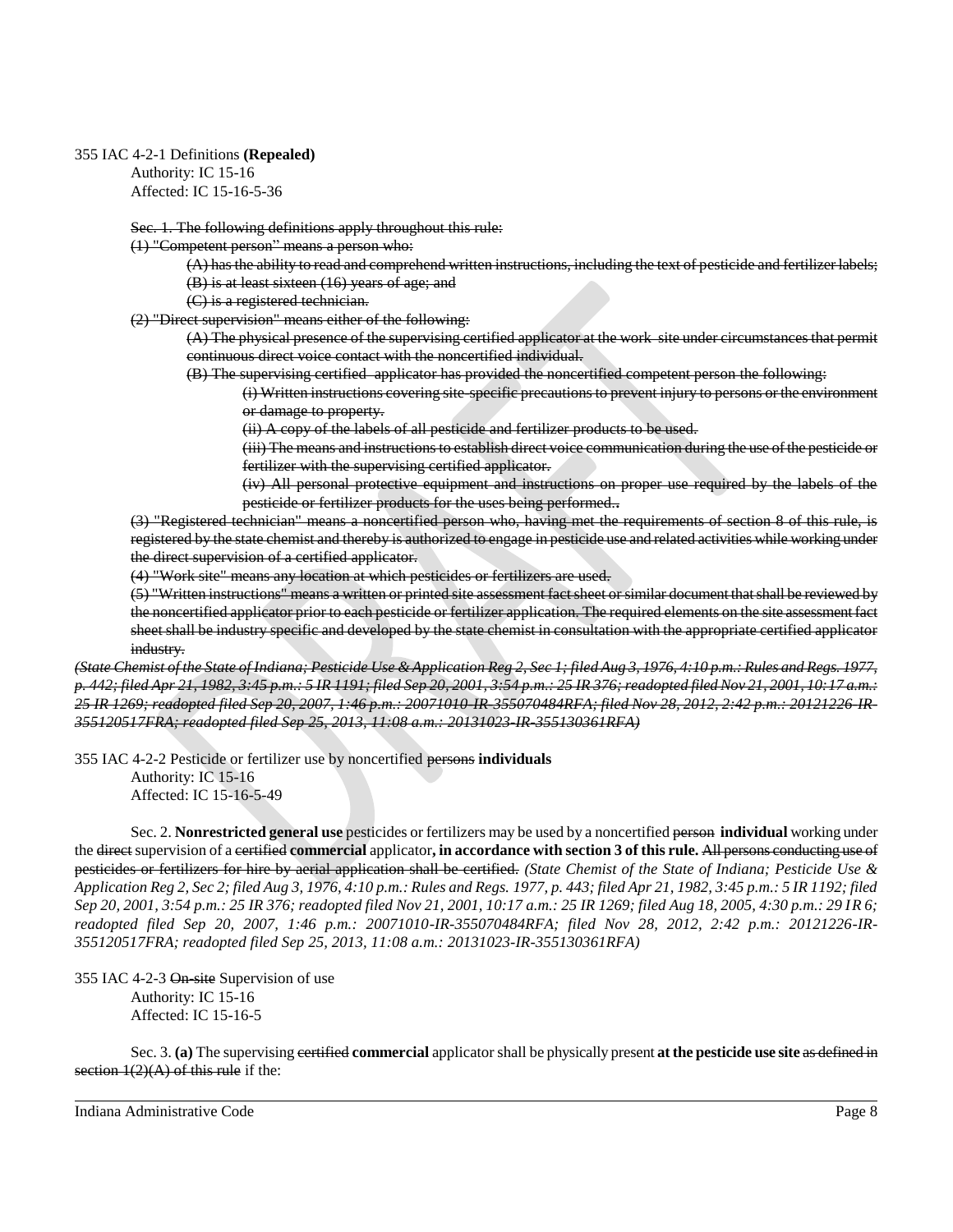(1) label of the pesticide being used so stipulates;  $\Theta$ **r** 

(2) noncertified individual  $(A)$  has had no prior experience with either the pesticide, the fertilizer, or the application methodology in use; or

(B) is not competent as defined in section 1(1) of this rule. **(3) pesticide is being used for hire, and the noncertified individual is not a registered technician, as provided in section 8 of this rule.** 

**(b) The supervising commercial applicator must provide the noncertified individual with the following:**

**(1) a complete legible copy of the pesticide or fertilizer product label being used;**

**(2) the means and instructions to establish direct voice or text communication with the supervisor during the pesticide use; and**

**(3) all equipment and instruction required by the label of the pesticide or fertilizer product to use the product safely and effectively.** 

*(State Chemist of the State of Indiana; Pesticide Use & Application Reg 2, Sec 3; filed Aug 3, 1976, 4:10 p.m.: Rules and Regs. 1977, p. 443; filed Apr 21, 1982, 3:45 p.m.: 5 IR 1192; filed Sep 20, 2001, 3:54 p.m.: 25 IR 376; readopted filed Nov 21, 2001, 10:17 a.m.: 25 IR 1269; readopted filed Sep 20, 2007, 1:46 p.m.: 20071010-IR-355070484RFA; filed Nov 28, 2012, 2:42 p.m.: 20121226-IR-355120517FRA; readopted filed Sep 25, 2013, 11:08 a.m.: 20131023-IR-355130361RFA)*

355 IAC 4-2-4 Application instructions *(Repealed)*

Sec. 4. *(Repealed by State Chemist of the State of Indiana; filed Sep 20, 2001, 3:54 p.m.: 25 IR 378)*

355 IAC 4-2-5 Applicability of supervision requirements **(Repealed)**

Authority: IC 15-16 Affected: IC 15-16-5

Sec. 5. The requirements for direct supervision of noncertified individuals shall apply to the use of the following: (1) All pesticides or fertilizers by any person required by IC 15-16-5 or the rules under that chapter to be licensed as one (1) of the following:

(A) A pesticide business. (B) A for hire applicator. (C) A not for hire applicator. (D) A public applicator. (2) Restricted use pesticides.

*(State Chemist of the State of Indiana; Pesticide Use & Application Reg 2, Sec 5; filed Aug 3, 1976, 4:10 p.m.: Rules and Regs. 1977, p. 443; filed Apr 21, 1982, 3:45 p.m.: 5 IR 1192; filed Sep 20, 2001, 3:54 p.m.: 25 IR 377; readopted filed Nov 21, 2001, 10:17 a.m.:*  25 IR 1269; readopted filed Sep 20, 2007, 1:46 p.m.: 20071010-IR-355070484RFA; filed Nov 28, 2012, 2:42 p.m.: 20121226-IR-*355120517FRA; readopted filed Sep 25, 2013, 11:08 a.m.: 20131023-IR-355130361RFA)*

355 IAC 4-2-6 Certified and noncertified applicators' responsibilities Authority: IC 15-16-4-52; IC 15-16-5-44 Affected: IC 15-16-5

Sec. 6. Certified supervising applicators and noncertified individuals **must be in possession of a complete and legible copy of the pesticide label at all times that the pesticide is being used.** shall be responsible for the following:

(1) A certified supervising applicator shall provide the items listed in section 1(2)(B) of this rule to the noncertified individual.

(2) A noncertified individual shall:

 $(A)$  be in possession of the items listed in section  $1(2)(B)$  of this rule;

(B) carry out the instructions of the supervising certified applicator; and

(C) upon request, produce the items listed in section 1(2)(B) of this rule for inspection by the state chemist.

*(State Chemist of the State of Indiana; Pesticide Use & Application Reg 2, Sec 6; filed Apr 21, 1982, 3:45 p.m.: 5 IR 1192; filed Sep*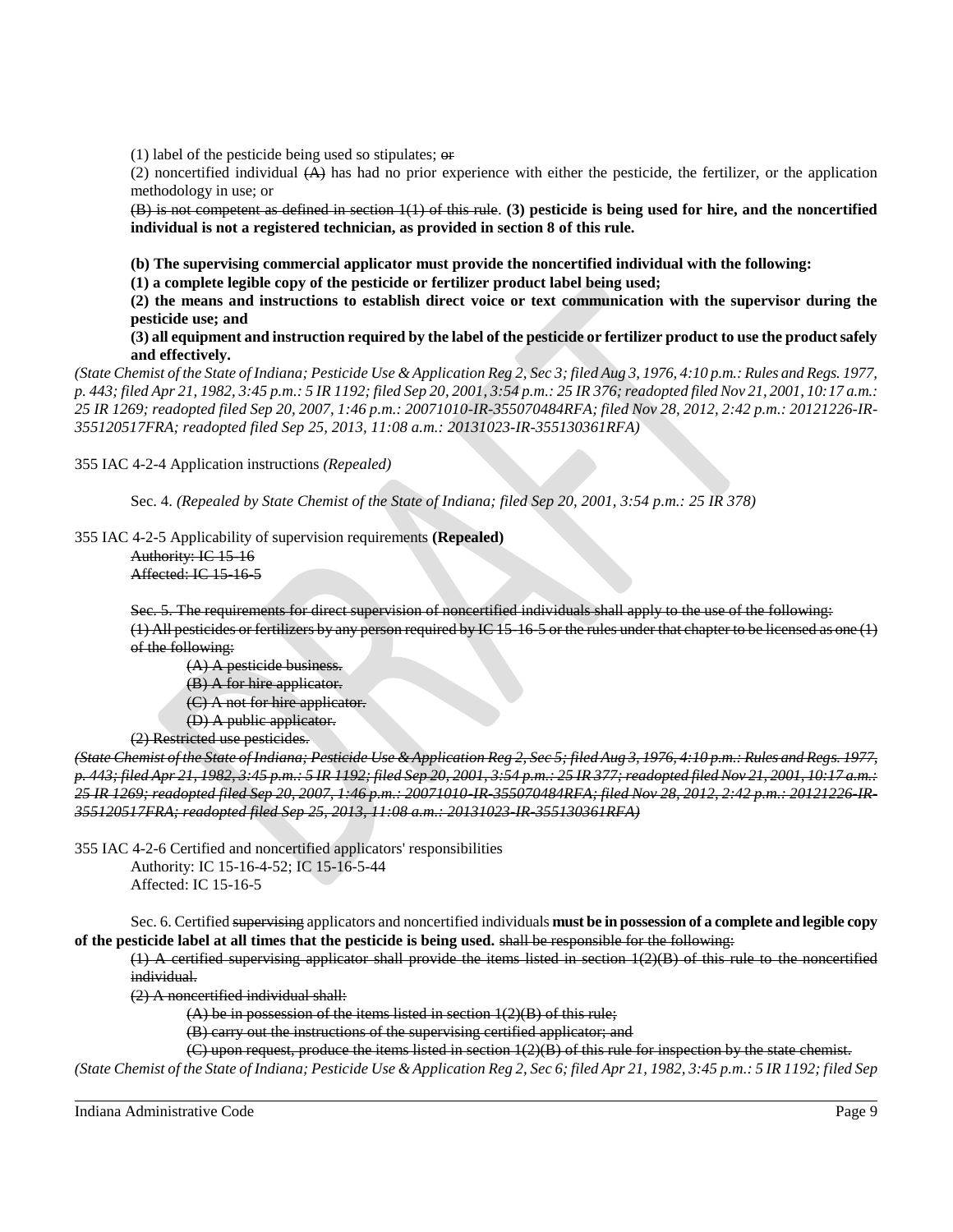*20, 2001, 3:54 p.m.: 25 IR 377; readopted filed Nov 21, 2001, 10:17 a.m.: 25 IR 1269; readopted filed Sep 20, 2007, 1:46 p.m.: 20071010-IR-355070484RFA; readopted filed Sep 25, 2013, 11:08 a.m.: 20131023-IR-355130361RFA)*

355 IAC 4-2-7 Limit on number of noncertified individuals to be supervised **(Repealed)** Authority: IC 15-16-4-52; IC 15-16-5-44 Affected: IC 15-16-5

Sec. 7. (a) A certified applicator providing direct supervision as described in section  $1(2)(B)$  of this rule may supervise no more than ten (10) noncertified individuals unless an emergency exemption as provided in subsection (b) has been granted by the state chemist.

(b) A certified applicator may apply for and the state chemist may grant an emergency exemption for up to sixty (60) days from the date of application by the certified applicator to allow for temporary supervision of more than ten (10) noncertified individuals.

(c) The state chemist will determine if the emergency exemption as applied for is justifiable and reasonable to grant. *(State Chemist of the State of Indiana; 355 IAC 4-2-7; filed Sep 20, 2001, 3:54 p.m.: 25 IR 377; readopted filed Nov 21, 2001, 10:17 a.m.: 25 IR 1269; readopted filed Sep 20, 2007, 1:46 p.m.: 20071010-IR-355070484RFA; readopted filed Sep 25, 2013, 11:08 a.m.: 20131023-IR-355130361RFA)*

355 IAC 4-2-8 Technician registration requirements Authority: IC 15-16-5-44 Affected: IC 15-16-5-60

Sec. 8. **(a) An individual must be a registered technician to use a nonrestricted general use pesticide for hire under the supervision of a commercial applicator.**

(a) **(b)** To become a registered technician, an individual must do the following:

(1) Pass the commercial applicator core examination described in 355 IAC 4-1-2.1.

(2) Submit an application on a form provided by the state chemist.

(3) Submit the technician registration fee.

(b) **(c)** Registration shall remain in force from the date of passing the examination through December 31 of the fourth year following the year during which the examination was passed unless revoked or suspended.

(c) **(d)** The registration period may be extended indefinitely for an additional five (5) years if the registered technician accumulates at least eight (8) continuing registration credits by attending at least two (2) state chemist approved continuing registration programs while the registration is in force.

(d) **(e)** Annual registration credentials shall expire on December 31 unless renewed by payment of the renewal fee by that date. Renewal after December 31 shall include a late fee as established by IC 15-16-5-60 in addition to the renewal fee.

(e) **(f)** The registration credential shall be in the possession of the registered technician at all times the technician is at a work site as defined in section 1(4) of this rule. *(State Chemist of the State of Indiana; 355 IAC 4-2-8; filed Sep 20, 2001, 3:54 p.m.: 25 IR 377; readopted filed Nov 21, 2001, 10:17 a.m.: 25 IR 1269; filed Aug 18, 2005, 4:30 p.m.: 29 IR 6; readopted filed Sep 20, 2007, 1:46 p.m.: 20071010-IR-355070484RFA; filed Nov 28, 2012, 2:42 p.m.: 20121226-IR-355120517FRA; readopted filed Sep 25, 2013, 11:08 a.m.: 20131023-IR-355130361RFA)*

Rule 3. Financial Responsibility of Commercial Applicators

```
355 IAC 4-3-0.5 Definitions (Repealed)
Authority: IC 15-16-5-44
Affected: IC 15-16-5-19; IC 15-16-5-25; IC 27-1-3-20
```
Sec. 0.5. The following definitions apply throughout this rule:  $(1)$  "Pesticide", as defined in IC 15-16-5-25, includes, but is not limited to, the following products: (A) Fungicides. (B) Herbicides.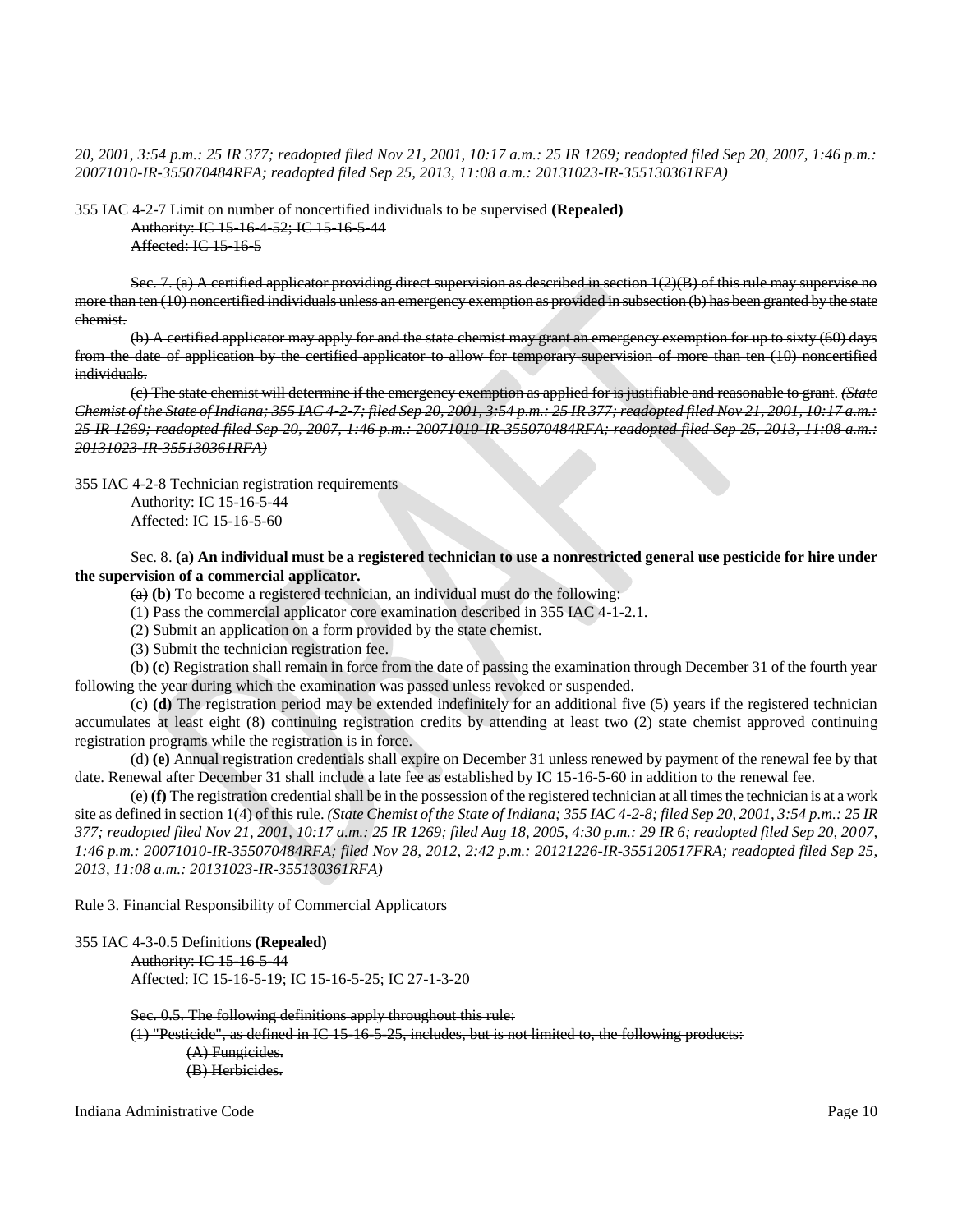- (C) Insecticides.
- (D) Rodenticides.
- (E) Termiticides.

(2) "Pesticide business license", as defined in IC 15-16-5-19, means the license issued annually by the state chemist to a forhire:

(A) pesticide application business; or

(B) category 12 wood destroying pest inspection business.

(3) "Wood destroying pest" means a wood infesting pest commonly targeted for inspection prior to a real estate transfer, including:

(A) carpenter ants; (B) carpenter bees; (C) reinfesting wood boring beetles;

(D) termites; or

(E) wood destroying fungus.

*(State Chemist of the State of Indiana; 355 IAC 4-3-0.5; filed Nov 28, 2012, 2:38 p.m.: 20121226-IR-355120134FRA; readopted filed Sep 25, 2013, 11:08 a.m.: 20131023-IR-355130361RFA)*

355 IAC 4-3-1 Proof of financial responsibility Authority: IC 15-16-5-44 Affected: IC 15-16-5-48; IC 15-16-5-58; IC 27-1-3-20

Sec. 1. (a) Prior to the issuance of a pesticide business license, applicants shall furnish evidence of financial responsibility acceptable to the state chemist.

(b) Pesticide business licensees must provide the state chemist with updated proof of liability insurance or surety bond whenever the pesticide liability insurance or surety bond expires or is modified. *(State Chemist of the State of Indiana; Pesticide Use & Application Reg 3, Sec 1; filed Aug 3, 1976, 4:10 p.m.: Rules and Regs. 1977, p. 443; filed Jan 10, 1995, 8:45 a.m.: 18 IR 1238; readopted filed Nov 21, 2001, 10:17 a.m.: 25 IR 1269; readopted filed Sep 20, 2007, 1:46 p.m.: 20071010-IR-355070484RFA; filed Nov 28, 2012, 2:38 p.m.: 20121226-IR-355120134FRA; readopted filed Sep 25, 2013, 11:08 a.m.: 20131023-IR-355130361RFA)*

355 IAC 4-3-2 Minimum coverage amounts Authority: IC 15-16-5-44; IC 15-16-5-45 Affected: IC 15-16-5-48; IC 15-16-5-58

Sec. 2. (a) The minimum coverage requirements for a pesticide application business shall be three hundred thousand dollars (\$300,000) general liability combined single limit of liability for bodily injury and property damage.

(b) The minimum coverage requirements for a category 12 wood destroying pest inspection business shall be three hundred thousand dollars (\$300,000) general liability combined single limit of liability for property damage. *(State Chemist of the State of Indiana; Pesticide Use & Application Reg 3, Sec 2; filed Aug 3, 1976, 4:10 p.m.: Rules and Regs. 1977, p. 444; filed Jan 10, 1995, 8:45 a.m.: 18 IR 1239; readopted filed Nov 21, 2001, 10:17 a.m.: 25 IR 1269; readopted filed Sep 20, 2007, 1:46 p.m.: 20071010- IR-355070484RFA; filed Nov 28, 2012, 2:38 p.m.: 20121226-IR-355120134FRA; readopted filed Sep 25, 2013, 11:08 a.m.: 20131023-IR-355130361RFA; filed Apr 8, 2015, 12:36 p.m.: 20150506-IR-355150001FRA)*

355 IAC 4-3-3 Type of coverage *(Repealed)*

Sec. 3. *(Repealed by State Chemist of the State of Indiana; filed Apr 8, 2015, 12:36 p.m.: 20150506-IR-355150001FRA)*

355 IAC 4-3-4 Acceptable proof of insurance form Authority: IC 15-16-5-44; IC 15-16-5-45 Affected: IC 15-16-5-48; IC 15-16-5-58

Sec. 4. (a) Proof of liability insurance shall be provided by the issuing insurance company on a certificate of insurance.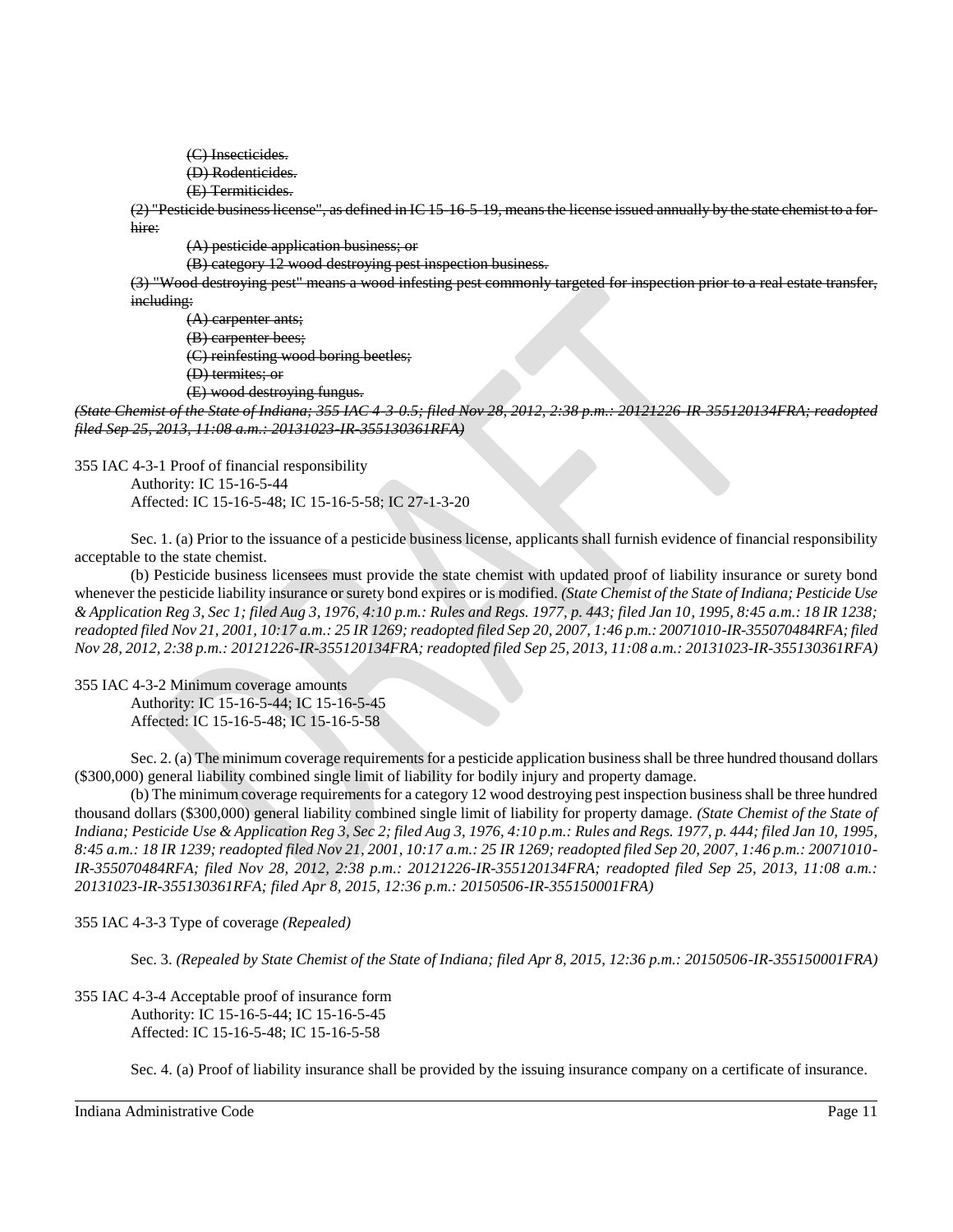(b) The state chemist may be listed as a certificate holder on the certificate of insurance. *(State Chemist of the State of Indiana; Pesticide Use & Application Reg 3, Sec 4; filed Aug 3, 1976, 4:10 p.m.: Rules and Regs. 1977, p. 444; filed Jan 10, 1995, 8:45 a.m.: 18 IR 1239; readopted filed Nov 21, 2001, 10:17 a.m.: 25 IR 1269; readopted filed Sep 20, 2007, 1:46 p.m.: 20071010- IR-355070484RFA; filed Nov 28, 2012, 2:38 p.m.: 20121226-IR-355120134FRA; readopted filed Sep 25, 2013, 11:08 a.m.: 20131023-IR-355130361RFA; filed Apr 8, 2015, 12:36 p.m.: 20150506-IR-355150001FRA)*

Rule 4. Records

355 IAC 4-4-1 Commercial applicator use records

Authority: **IC 15-16-4-50;IC 15-16-5-59;** IC 15-16-5-44 Affected: **IC 15-16-4; IC 15-16-5;** IC 15-16-5-59

Sec. 1. (a) All commercial applicators or their employees shall keep and maintain records of all **use and** applications of pesticides classified for restricted use **referenced in 355 IAC 4-1-2.1(a)**. Such records shall provide **must include** the following:

(1) Name and address of customer **or property owner** and address or location description of **the** site of application if different.

**(2) Address, geographic coordinates, or location description of site of application.**

(2) **(3)** Name and certification number (or certification number of the supervising certified applicator) of the person making the application **responsible commercial applicator.**

- **(4) Certification, license, permit, or registration number of the responsible commercial applicator.**
- **(5) Name of the noncertified applicator(s) being supervised, if applicable.**

(3) **(6)** Date of application (month, day, and year).

**(7) Start and stop times of the application.**

(4) **(8)** Type **or description** of plant, crop, animal, commodity, stored product, or site treated.

**(9)** and Principal pests to be controlled.

(5) **(10)** Acreage, area, or number of plants or animals treated or other appropriate description.

(6) **(11) Brand name of p**esticide **product(s)** applied including name of the manufacturer

**(12)** EPA registration number **of the pesticide product(s) applied.** and brand name (including formulation if specifically identified in the brand name).

(7**) (13)** Amount **of pesticide product** used, expressed as either:

(A) concentrate—give-total quantity of formulation applied (pounds, gallons, etc.); or

(B) **total amount of** diluted mixture (ready to use)─give total amount applied and active ingredient concentration (percentage).

**(b) For outdoor agricultural or aerial pesticide applications, in addition to the information required in section 1(a), the records must include the following:**

**(1) Wind direction at start and stop times of the application.**

**(2) Wind speed at start and stop times of the application.**

**(3) Air temperature at start and stop times of the application.**

**(c) For termite control pesticide applications for hire, in addition to the information required in section 1(a), the records must include the following:**

**(1) A copy of the contract, service agreement or other similar written documentation for the treated structure. This written documentation as it relates to pricing shall be declared confidential as provided for in IC 15-16-5-41.**

**(2) A graph or diagram of the treated structure.**

**(3) Dimensions of the treated structure. This includes depth from grade to the top of the foundation footing if soil applied liquids are used.**

**(4) Treatment specifications, if soil applied liquids are used.**

**(5) A copy of the termite control customer disclosure form signed by the customer.**

(b) **(d)** The records to be maintained **created** under this section shall be recorded by the thirtieth day from **on** the date of application and be kept and maintained for a period of at least two (2) years.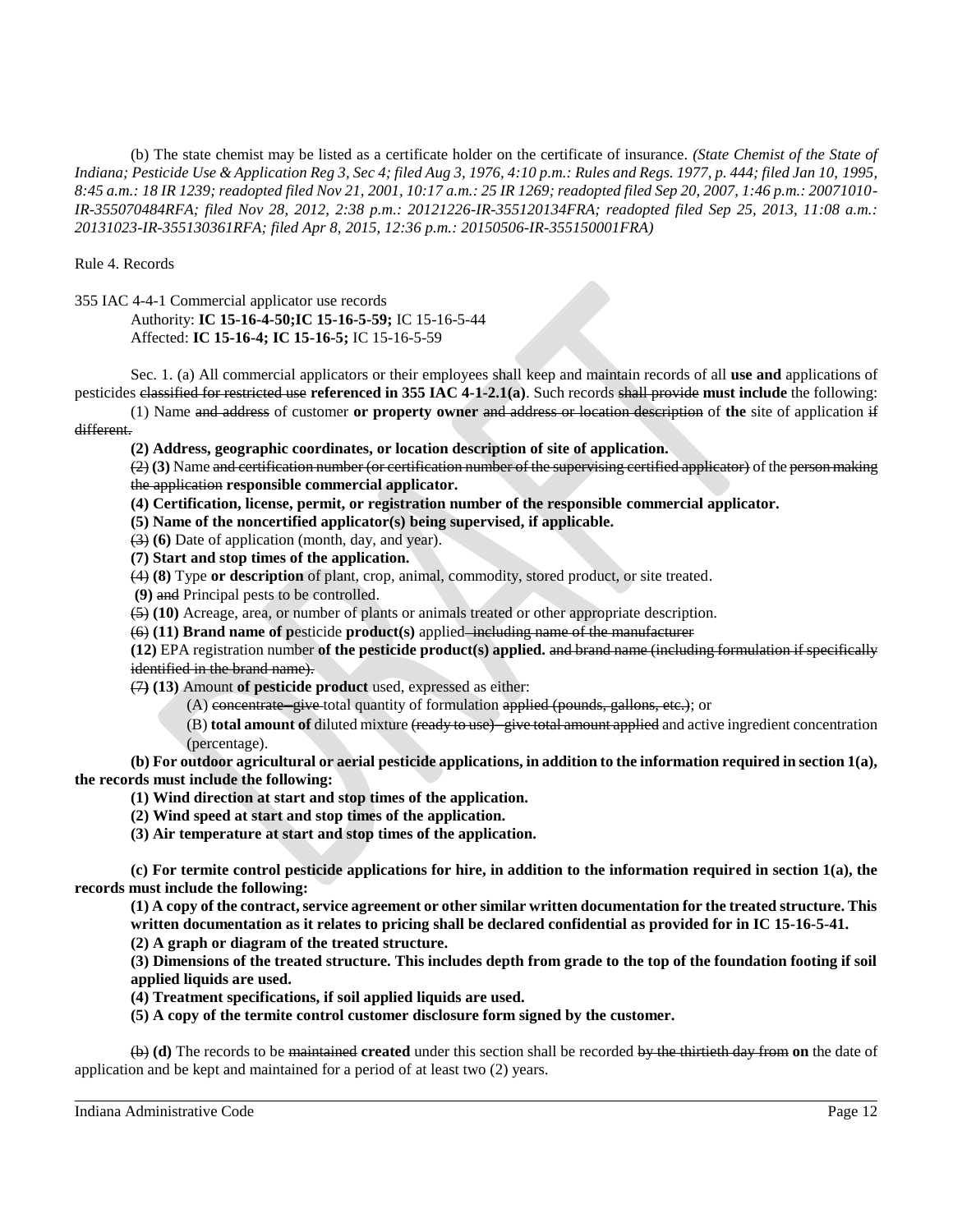(c) The records to be maintained under this section shall be maintained collectively.

(d) Written or electronic information which includes all of the items in subsection (a) and used to create the records shall be maintained from the date of application until the collective written record required is generated.

(e) **If requested,** A **the** commercial applicator shall, within thirty (30) days of a restricted use **the** pesticide application **date**, provide a copy of the records maintained under this section to the person for whom the restricted use pesticide was applied. Such person shall keep this copy for two (2) years after the date of the application. *(State Chemist of the State of Indiana; Pesticide Use & Application Reg 4,Sec 1; filed Aug 3, 1976, 4:10 p.m.: Rules and Regs. 1977, p. 444; filed Nov 3, 1993, 9:00 a.m.: 17 IR 339; readopted filed Nov 21, 2001, 10:17 a.m.: 25 IR 1269; readopted filed Sep 20, 2007, 1:46 p.m.: 20071010-IR-355070484RFA; readopted filed Sep 25, 2013, 11:08 a.m.: 20131023-IR-355130361RFA)*

355 IAC 4-4-1.5 Private applicator use records

Authority: **IC 15-16-4-50**; IC 15-16-5-44; **IC 15-16-5-59** Affected: **IC 15-16-4**; IC 15-16-5

Sec. 1.5. (a) All private applicators or their employees shall keep and maintain records of all **use and** applications of **restricted use** pesticides classified for restricted use. Such records shall provide **must include** the **requirements described in sections 1(a) and (b) of this rule.** following:

(1) Address or location description of site of application.

(2) Name and certification number (or certification number of the supervising certified applicator) of the person making the application.

(3) Date of application (month, day, and year).

(4) Type of plants, crop, animals, commodity, stored product, or sites treated and principal pests to be controlled.

(5) Acreage, area, or number of plants or animals treated or other appropriate description.

(6) Pesticide applied, including name of the manufacturer, EPA registration number, and brand name (including formulation if specifically identified in the brand name).

(7) Amount used, expressed as either:

(A) concentrate─give total quantity of formulation applied (pounds, gallons, etc.); or

(B) diluted mixture (ready to use)─give total amount applied and active ingredient concentration (percentage).

(b) The records to be maintained **created** under this section shall be recorded by the thirtieth day from **on** the date of application and be kept and maintained for a period of two (2) years.

(c) Written or electronic information which includes all of the items in subsection (a) and used to create the records shall be maintained from the date of application until the collective written record required is generated. *(State Chemist of the State of Indiana; 355 IAC 4-4-1.5; filed Nov 3, 1993, 9:00 a.m.: 17 IR 339; readopted filed Nov 21, 2001, 10:17 a.m.: 25 IR 1269; readopted filed Sep 20, 2007, 1:46 p.m.: 20071010-IR-355070484RFA; readopted filed Sep 25, 2013, 11:08 a.m.: 20131023-IR-355130361RFA)*

355 IAC 4-4-2 Record inspection; availability Authority: IC 15-16-5-44 Affected: IC 15-16-5

Sec. 2. (a) All required records **required by this rule** and information shall upon **in-person** written or oral request be made **immediately** available for inspection and copying by the state chemist. <del>or his authorized agent</del>. The person requesting the records must present his or her credentials prior to the release of records.

**(b) All records required by this rule shall upon written request be made available within fifteen (15) days for inspection or copying by the state chemist.** 

(b) **(c)** No government agency shall release information obtained under this rule that would directly or indirectly reveal the identity of producers of commodities to which restricted use pesticides have been applied. However, information collected by the state chemist during the course of a complaint or damage investigation shall not be subject to this restriction on release.

(c) **(d)** When a licensed health care professional determines that information required to be maintained as part of these records is necessary to provide medical treatment to an individual who may have been exposed to the pesticide, the state chemist or the private or commercial applicator shall provide the requested information.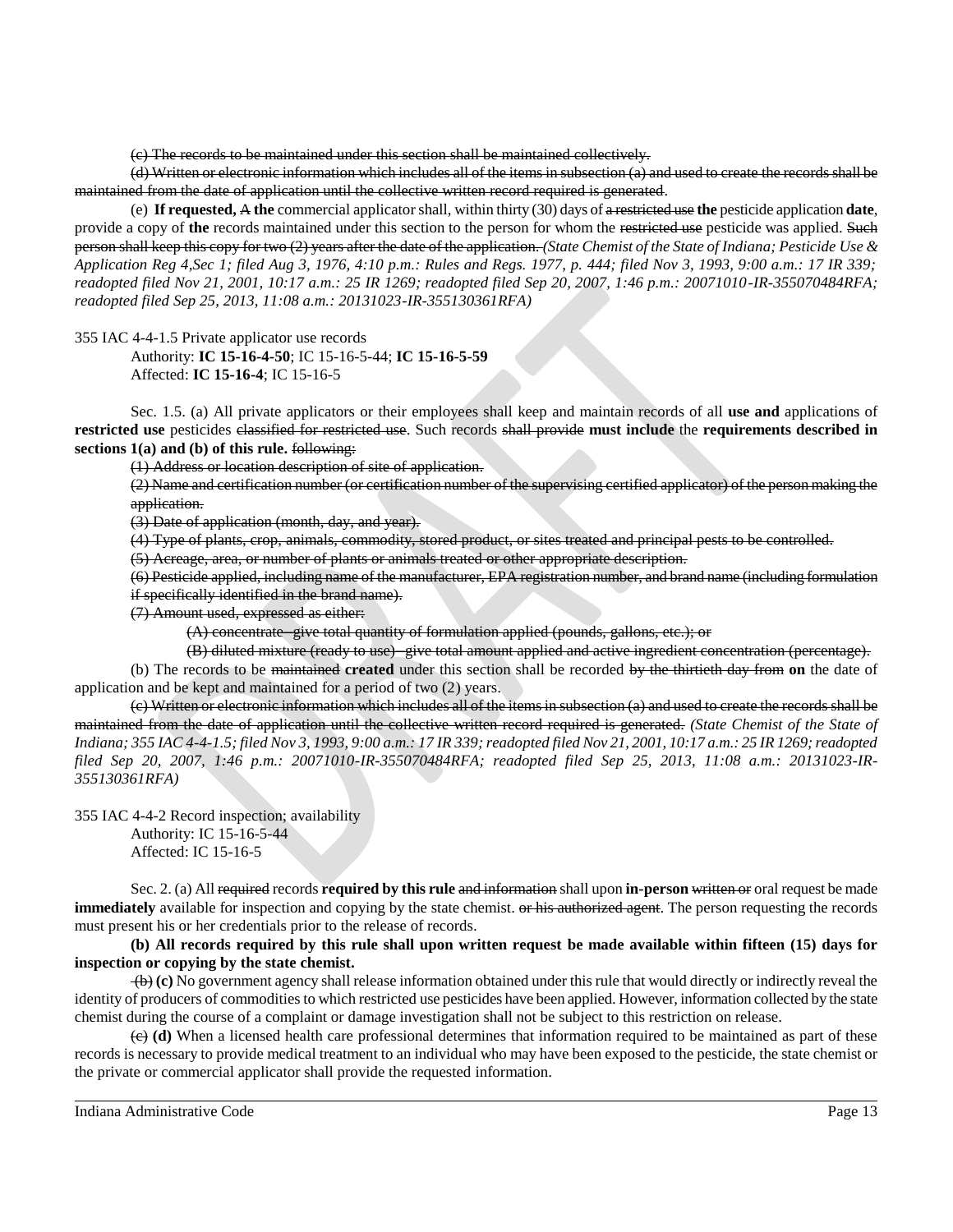(d) **(e)** As used in this rule, "licensed health care professional" means a physician, nurse, emergency medical technician, or other qualified individual licensed by a state to provide medical treatment.

(e) **(f)** No licensed health care professional shall release any record or information from any record obtained under subsection  $\leftrightarrow$  **(d)** except as necessary to provide medical treatment to an individual who may have been exposed to the restricted use pesticide for which the record is maintained. *(State Chemist of the State of Indiana; Pesticide Use & Application Reg 4,Sec 2; filed Aug 3, 1976, 4:10 p.m.: Rules and Regs. 1977, p. 445; filed Nov 3, 1993, 9:00 a.m.: 17 IR 340; readopted filed Nov 21, 2001, 10:17 a.m.: 25 IR 1269; readopted filed Sep 20, 2007, 1:46 p.m.: 20071010-IR-355070484RFA; readopted filed Sep 25, 2013, 11:08 a.m.: 20131023-IR-355130361RFA)*

355 IAC 4-4-3 Restricted pesticide dealers; records Authority: IC 15-16-4-52; IC 15-16-5-44 Affected: IC 15-16

Sec. 3. Dealers selling or distributing pesticides with uses classified as restricted shall be registered with the Office of the State Chemist each year. **(a) A person must be a registered pesticide dealer to sell or distribute restricted use pesticides.** 

**(b)** These Dealers shall **create a** record for each transaction involving a restricted use pesticide **that includes** the following:

**(i)** Name, address and certificate number of the certified applicator for whom the purchase **or distribution i**s being made.

**(ii) Certification, license, or permit number of the certified applicator.**

**(iii) Certification, license, or permit expiration date.**

**(iv) Certification categories of the certified applicator.**

**(v)** Date of distribution.

**(vi)** Identity **Brand name** of **the pesticide** product (manufacturer, EPA registration number, and brand name).

**(vii) EPA registration number of the pesticide product.**

**(viii)** Amount of **pesticide** product sold **or distributed.**

**(ix)** Signature **or verifiable confirmation** of **the** person presenting the certification credentials **ordering or taking delivery of the product.**

**(c)** These records shall be **created on the date of the sale or distribution and shall be** maintained for two **(2)** years from the date of sale.

*(State Chemist of the State of Indiana; Pesticide Use & Application Reg 4,Sec 3; filed Aug 3, 1976, 4:10 pm: Rules and Regs. 1977, p. 445; readopted filed Nov 21, 2001, 10:17 a.m.: 25 IR 1269; readopted filed Sep 20, 2007, 1:46 p.m.: 20071010-IR-355070484RFA; readopted filed Sep 25, 2013, 11:08 a.m.: 20131023-IR-355130361RFA)*

Rule 5. Licensed Applicators (for Hire) and Registered Technicians; Qualifications, Training, and Supervision **Termite Control Notification and Customer Disclosure**

355 IAC 4-5-1 Definitions **(Repealed)**

Authority: IC 15-16-5-44; IC 15-16-5-45 Affected: IC 15-16-5-48

Sec. 1. The following definitions apply throughout this rule:

(1) "Category 7b licensed applicator for hire" means any licensed, certified individual who is:

(A) employed by a licensed pesticide business to:

(i) use or supervise the use of any pesticide; and

(ii) perform related activities such as inspections by the firm; and

(B) for purposes of this rule, certified in Category 7b.

(2) "Preconstruction termiticide treatment" means the application of a termiticide to a structure or building site during the construction phase for the purpose of protecting that structure from infestation by subterranean termites.

(3) "Registered technician" means an uncertified employee of a licensed business who, having met the requirements stated in

Indiana Administrative Code Page 14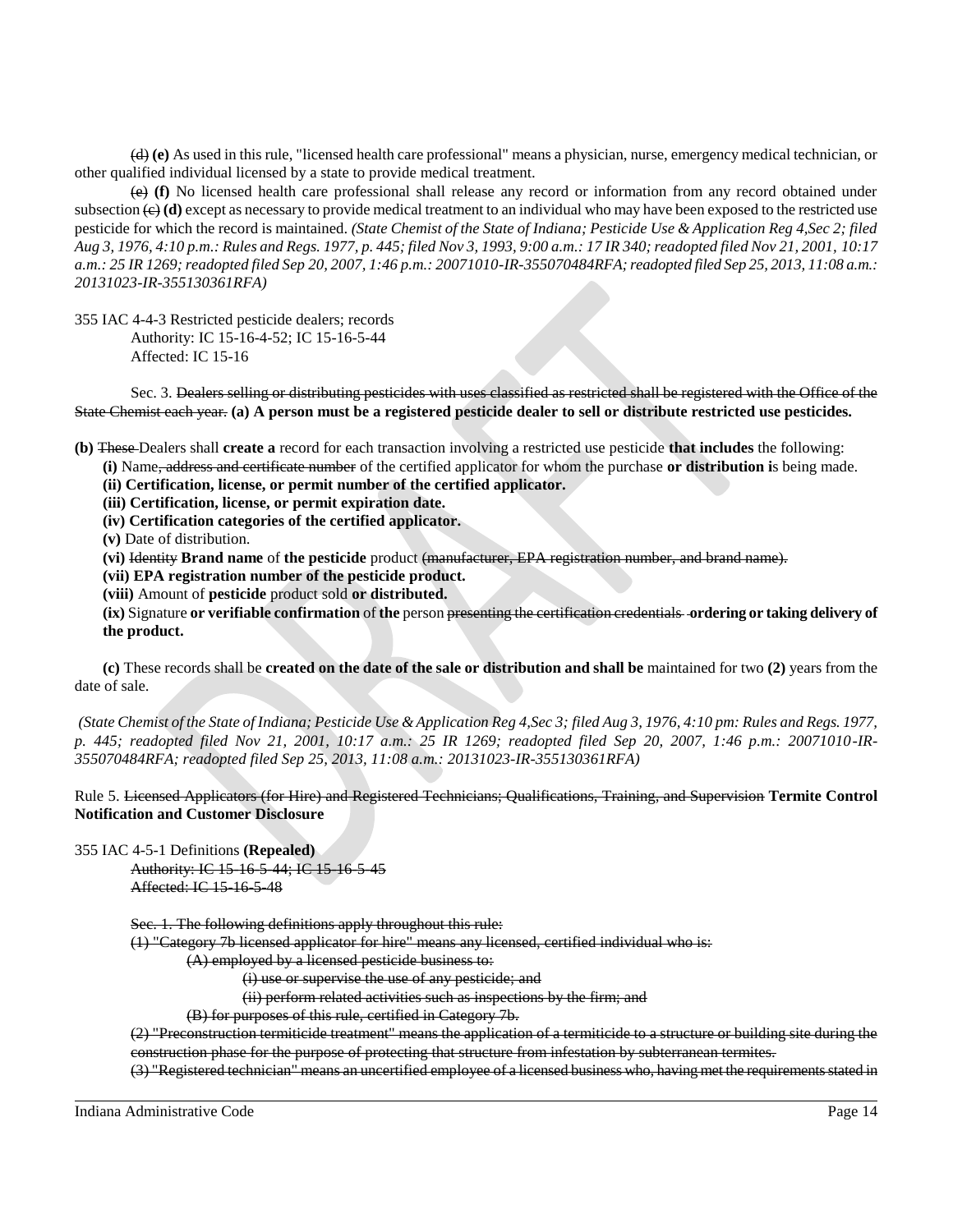355 IAC 4-2-8, is registered by the state chemist to use pesticides and perform related activities, such as inspections, while working under the direct supervision of a licensed applicator for hire.

(4) "Termite control customer disclosure form" means a form approved by the state chemist and issued by a Category 7b licensed applicator for hire to a termite control customer for the purpose of disclosing to the customer all termiticide label directed procedures that were not performed as part of that termiticide application. This form is not:

(A) required if all label directed procedures are performed as part of the initial termiticide use;

(B) required if the termiticide is applied only as:

(i) part of a reapplication to a structure previously treated by the applicator; or

(ii) a preconstruction termiticide treatment; and

(C) valid unless signed by the termite control customer or his or her agent.

(5) "Termiticide" means any pesticide product registered with the state chemist when used for control, suppression, or prevention of termites. The term includes, but is not limited to, the following:

(A) Liquid soil applied products.

(B) Liquid wood applied products.

(C) Bait products.

(D) Foam products.

(E) Granular products.

*(State Chemist of the State of Indiana; 355 IAC 4-5-1; filed Feb 17, 1986, 3:00 p.m.: 9 IR 1570, eff Apr 1, 1986; filed Sep 10, 1999, 4:41 p.m.: 23 IR 302; readopted filed Nov 21, 2001, 10:17 a.m.: 25 IR 1269; filed Aug 18, 2005, 4:30 p.m.: 29 IR 7; filed Jan 28, 2010, 11:23 a.m.: 20100224-IR-355090617FRA; readopted filed Sep 25, 2013, 11:08 a.m.: 20131023-IR-355130361RFA)*

355 IAC 4-5-2 Record keeping and supervision Requirements for licensed **termite control pesticide** applicators for hire Authority: IC 15-16-5-44; IC 15-16-5-45

Affected: IC 15-16-5-41

Sec. 2. Licensed **Commercial** applicators **that use termite control pesticides** for hire shall be **are** required to do the following:

(1) Develop records for all for hire termiticide applications performed by that licensed applicator or registered technician operating under that licensed applicator's direct supervision as described in 355 IAC 4-2.

(2) Ensure that the records required under this section include the following:

(A) A copy of the contract, service agreement or other similar written documentation for the treated structure. This written documentation as it relates to pricing shall be declared confidential as provided for in IC 15-16-5-41. (B) A graph or diagram of the treated structure.

(C) Dimensions of the treated structure. This includes depth from grade to the top of the foundation footing if soil applied liquids are used.

(D) Treatment specifications, if soil applied liquids are used.

(E) The U.S. Environmental Protection Agency product registration number for the termiticides used.

(F) The dilution rate of the termiticides if soil applied or wood applied liquids are used.

(G) The total volume of termiticide use dilutions if soil applied or wood applied liquids are used.

(H) A copy of the termite control customer disclosure form signed by the customer.

(I) The name and registration numbers of all of the technicians participating in the treatment.

(J) The name and license number of the applicator or supervisor if treatment was performed by a registered technician.

(K) The day, month, and year of treatment.

(3) Keep and maintain the records required under this section for a period of five (5) years from the date of treatment. (4) Provide the registered technicians under the licensed applicator's supervision with the following:

 $(A)$  Direct supervision as required in 355 IAC 4-2.

(B) The information required in subdivision (2).

(5) **(1)** Ensure that the **a** termite control customer disclosure form, when required, **approved by the state chemist** is issued to and signed by the customer or the customer's agent before making the termiticide **a termite control pesticide** application **for hire**.

Indiana Administrative Code Page 15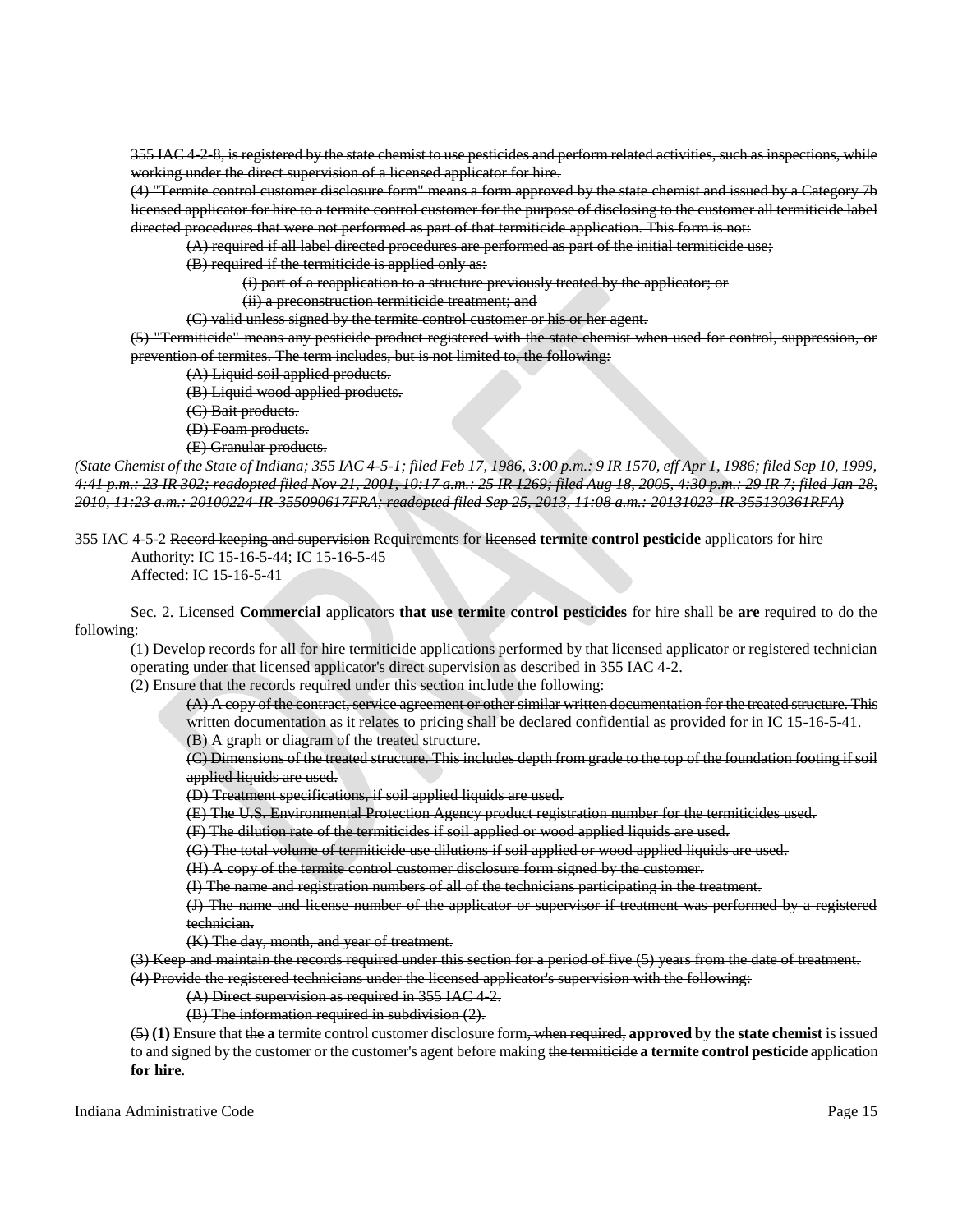$(6)$  (2) Except as provided in subdivision  $(7)$  (3), ensure that the state chemist is notified by means of written communication at least three (3) hours before the initial application of a preconstruction termiticide treatment **termite control pesticide** of the following:

(A) The physical address of the application site.

(B) The date of the application.

(C) The time the application is scheduled to begin.

(D) The estimated square footage involved in the initial application.

(E) The name and license number of the licensed **commercial** applicator responsible for making or supervising the application.

(7) **(3)** If the licensed **commercial** applicator and the licensed applicator's employer are **is** notified of the need for **to perform** the initial application less than three (3) hours before the application is to occur, the licensed **commercial** applicator may telephone **must contact** the state chemist **immediately** and then submit the written notification in subdivision  $(6)$  (2) as soon as is practical.

*(State Chemist of the State of Indiana; 355 IAC 4-5-2; filed Feb 17, 1986, 3:00 p.m.: 9 IR 1570, eff Apr 1, 1986; filed Sep 10, 1999, 4:41 p.m.: 23 IR 303; readopted filed Nov 21, 2001, 10:17 a.m.: 25 IR 1269; filed Aug 18, 2005, 4:30 p.m.: 29 IR 7; filed Jan 28, 2010, 11:23 a.m.: 20100224-IR-355090617FRA; readopted filed Sep 25, 2013, 11:08 a.m.: 20131023-IR-355130361RFA)*

355 IAC 4-5-3 Requirements for Category 7b applicator license for hire **(Repealed)** Authority: IC 15-16-5-44; IC 15-16-5-45 Affected: IC 15-16-5

Sec. 3. To become a licensed applicator for hire in Category 7b, an individual must complete the following:

(1) An approved program at the Purdue University Structural Pest Control Training Center or other program the state chemist has reviewed and determined to be of comparable quality and scope.

(2) The Category 7b certification and licensing procedures established in 355 IAC 4-0.5 and 355 IAC 4-1.

*(State Chemist of the State of Indiana; 355 IAC 4-5-3; filed Feb 17, 1986, 3:00 p.m.: 9 IR 1570, eff Apr 1, 1986; filed Sep 10, 1999, 4:41 p.m.: 23 IR 303; readopted filed Nov 21, 2001, 10:17 a.m.: 25 IR 1269; filed Aug 18, 2005, 4:30 p.m.: 29 IR 8; readopted filed Nov 18, 2011, 1:21 p.m.: 20111214-IR-355110570RFA; readopted filed Sep 25, 2013, 11:08 a.m.: 20131023-IR-355130361RFA)*

355 IAC 4-5-4 Technician registration requirements *(Repealed)*

Sec. 4. *(Repealed by State Chemist of the State of Indiana; filed Aug 18, 2005, 4:30 p.m.: 29 IR 8)*

355 IAC 4-5-5 Record submission process *(Repealed)*

Sec. 5. *(Repealed by State Chemist of the State of Indiana; filed Aug 18, 2005, 4:30 p.m.: 29 IR 8)*

355 IAC 4-5-6 Supervision of uncertified employees *(Repealed)*

Sec. 6. *(Repealed by State Chemist of the State of Indiana; filed Aug 18, 2005, 4:30 p.m.: 29 IR 8)*

355 IAC 4-5-7 New resident applicators; temporary license *(Repealed)*

Sec. 7. *(Repealed by State Chemist of the State of Indiana; filed Sep 10, 1999, 4:41 p.m.: 23 IR 306)*

355 IAC 4-5-8 Nonresident applicators; reciprocity *(Repealed)*

Sec. 8. *(Repealed by State Chemist of the State of Indiana; filed Sep 10, 1999, 4:41 p.m.: 23 IR 306)*

355 IAC 4-5-9 Denial, suspension, or revocation of technician registration *(Repealed)*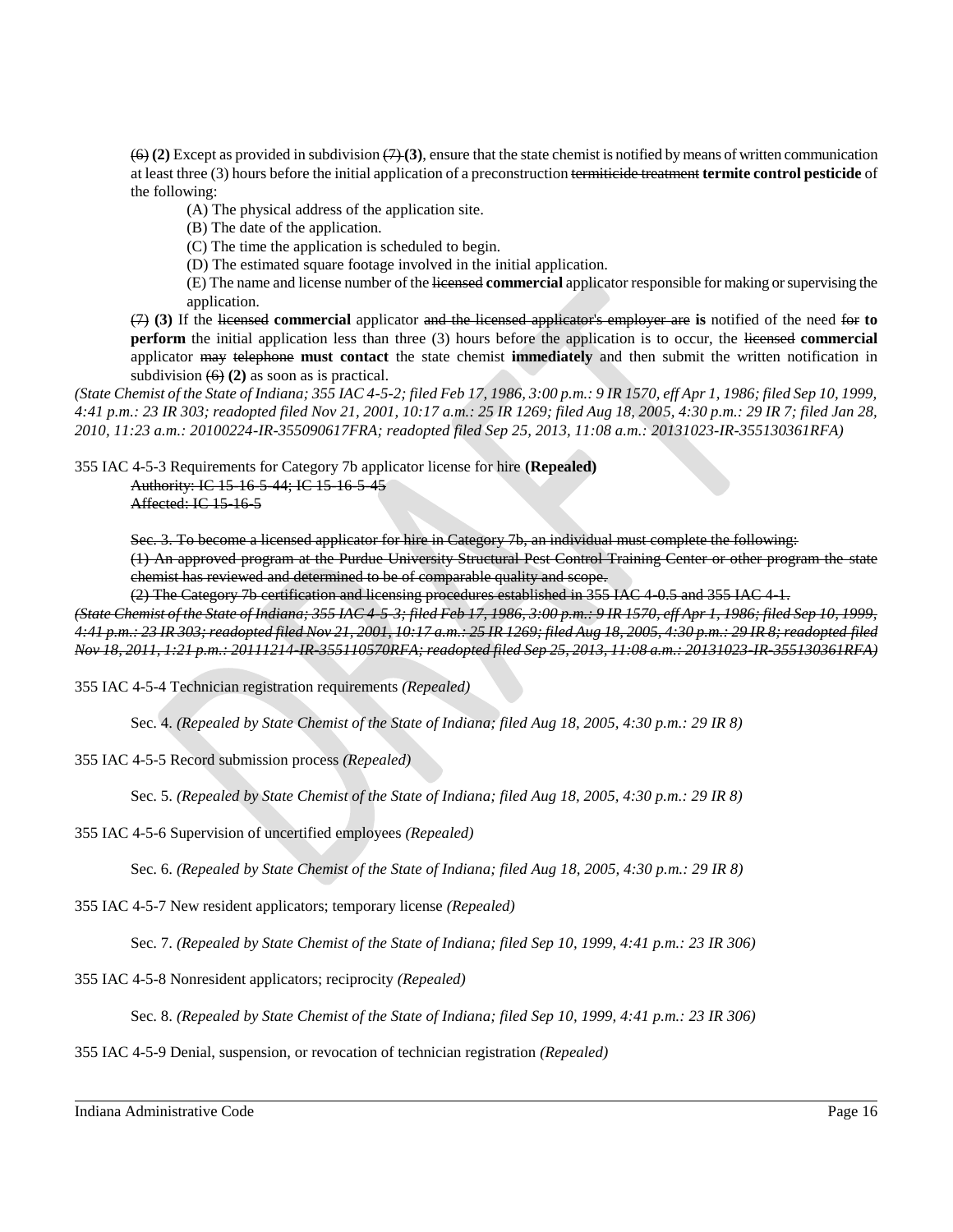Sec. 9. *(Repealed by State Chemist of the State of Indiana; filed Sep 10, 1999, 4:41 p.m.: 23 IR 306)*

355 IAC 4-5-10 Denial of the opportunity to take the category 7b (355 IAC 4-1-3) examination *(Repealed)*

Sec. 10. *(Repealed by State Chemist of the State of Indiana; filed Sep 10, 1999, 4:41 p.m.: 23 IR 306)*

355 IAC 4-5-11 Exemption *(Repealed)*

Sec. 11. *(Repealed by State Chemist of the State of Indiana; filed Aug 18, 2005, 4:30 p.m.: 29 IR 8)*

355 IAC 4-5-12 Effective date *(Repealed)*

Sec. 12. *(Repealed by State Chemist of the State of Indiana; filed Sep 10, 1999, 4:41 p.m.: 23 IR 306)*

Rule 6. Training Requirements for Licensed Applicators and Registered Technicians; Category 3b **(Repealed)**

#### 355 IAC 4-6-1 Definitions

Authority: IC 15-16 Affected: IC 15-16-2-11

Sec. 1. The following definitions apply throughout this rule:

(1) "Category 3b licensed applicator for hire" means any licensed certified individual who is:

(A) employed by a licensed pesticide business to use or to supervise the use of any:

(i) pesticide intended to manage turf pests; or

(ii) fertilizer material on turf;

by the business; and

(B) for purposes of this rule, certified in Category 3b.

(2) "Fertilizer material", as defined in IC 15-16-2-11, means any substance containing nitrogen, phosphate, potash, or any recognized plant nutrient that:

(A) is used for the plant nutrient content; and

(B) has nutrient value in promoting plant growth.

The term includes unmanipulated animal and vegetable manures.

(3) "Turf pest" means any organism that inhabits or feeds upon the turf layer and root zone created by growing plants (usually grasses) and their matted roots and by so doing alters the vigor or appearance of the turf.

*(State Chemist of the State of Indiana; 355 IAC 4-6-1; filed Jan 13,1988, 4:47 p.m.: 11 IR 1760; filed Jan 9, 1992, 3:00 p.m.: 15 IR 702; filed Jan 5, 2000, 3:54 p.m.: 23 IR 1100; readopted filed Nov 21, 2001, 10:17 a.m.: 25 IR 1269; filed Aug 18, 2005, 4:30 p.m.: 29 IR 8; filed Dec 10, 2010, 10:32 a.m.: 20110105-IR-355100565FRA; readopted filed Sep 25, 2013, 11:08 a.m.: 20131023-IR-355130361RFA)*

355 IAC 4-6-2 Licensed applicators for hire requirements *(Repealed)*

Sec. 2. *(Repealed by State Chemist of the State of Indiana; filed Aug 18, 2005, 4:30 p.m.: 29 IR 9)*

### 355 IAC 4-6-3 Requirements for Category 3b applicator license for hire

Authority: IC 15-16-5-45 Affected: IC 15-16-5

Sec. 3. To become a Category 3b licensed applicator for hire an individual must complete the following:

(1) One (1) of the following:

(A) A practical hands-on training program reviewed and approved by the state chemist.

(B) Ninety (90) days of experience as an active Category 3b certified applicator or registered technician in Indiana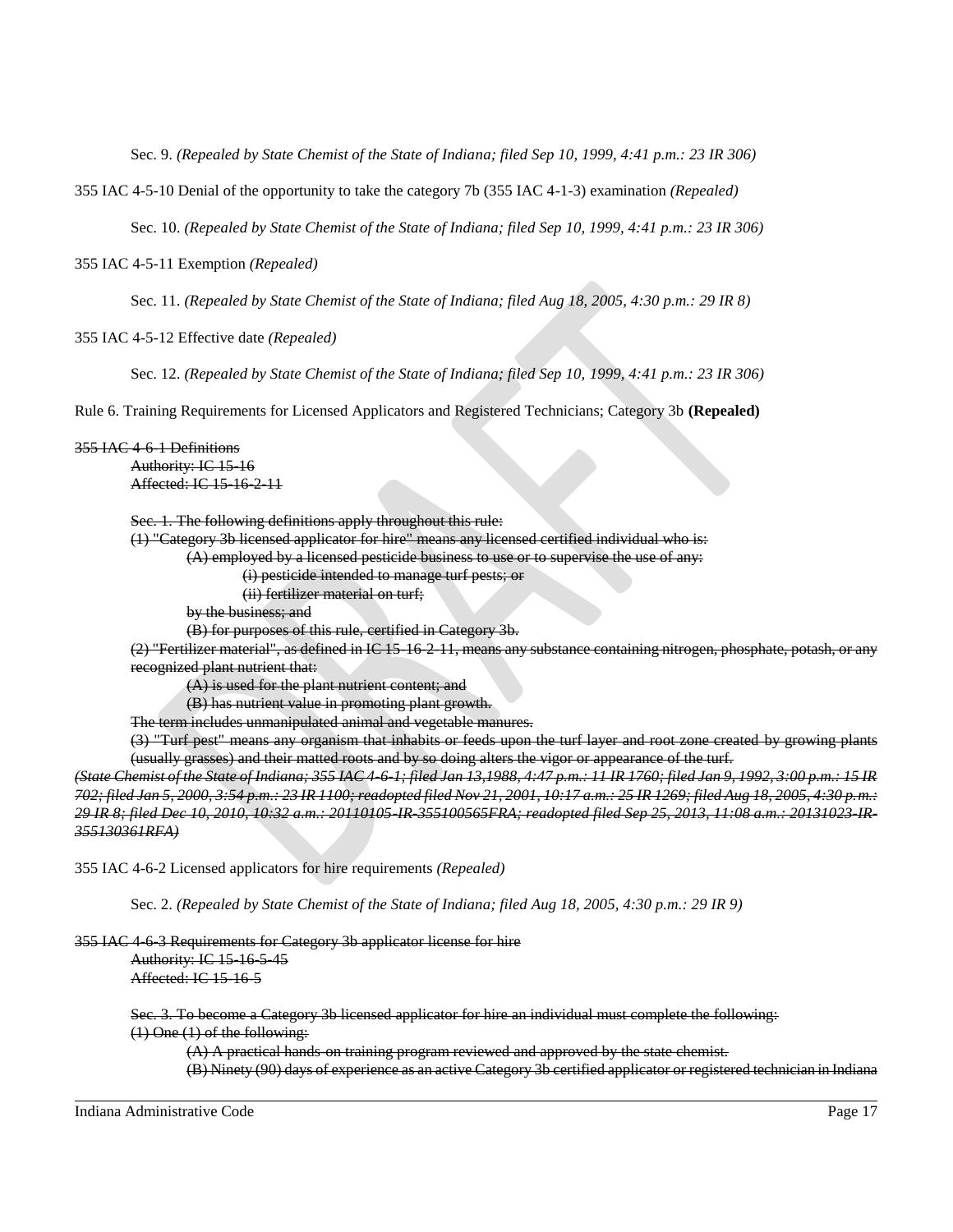or any state having a comparable and verifiable program as determined by the state chemist.

(C) A formal post high school two (2) year minimum turf program or a related program that includes turf production in its curriculum. An official transcript must be submitted to the state chemist for approval to qualify by this method.

(D) One (1) year of experience as an active licensed applicator in any licensing category in Indiana or in another state.

(2) The Category 3b certification and licensing procedures established in 355 IAC 4-0.5 and 355 IAC 4-1.

*(State Chemist of the State of Indiana; 355 IAC 4-6-3; filed Jan 13, 1988, 4:47 p.m.: 11 IR 1761; filed Jan 9, 1992, 3:00 p.m.: 15 IR 703; filed Jan 5, 2000, 3:54 p.m.: 23 IR 1101; readopted filed Nov 21, 2001, 10:17 a.m.: 25 IR 1269; filed Aug 18, 2005, 4:30 p.m.: 29 IR 8; readopted filed Nov 18, 2011, 1:21 p.m.: 20111214-IR-355110571RFA; readopted filed Sep 25, 2013, 11:08 a.m.: 20131023-IR-355130361RFA)*

355 IAC 4-6-4 Technician registration requirements *(Repealed)*

Sec. 4. *(Repealed by State Chemist of the State of Indiana; filed Aug 18, 2005, 4:30 p.m.: 29 IR 9)*

355 IAC 4-6-5 Advanced training program *(Repealed)*

Sec. 5. *(Repealed by State Chemist of the State of Indiana; filed Jan 9, 1992, 3:00 p.m.: 15 IR 705)*

355 IAC 4-6-6 Supervision of uncertified employees *(Repealed)*

Sec. 6. *(Repealed by State Chemist of the State of Indiana; filed Aug 18, 2005, 4:30 p.m.: 29 IR 9)*

355 IAC 4-6-7 New resident applicators for hire; requirements *(Repealed)*

Sec. 7. *(Repealed by State Chemist of the State of Indiana; filed Jan 5, 2000, 3:54 p.m.: 23 IR 1103)*

355 IAC 4-6-8 Nonresident applicators; requirements *(Repealed)*

Sec. 8. *(Repealed by State Chemist of the State of Indiana; filed Jan 5, 2000, 3:54 p.m.: 23 IR 1103)*

355 IAC 4-6-9 Denial of application for technician registration *(Repealed)*

Sec. 9. *(Repealed by State Chemist of the State of Indiana; filed Jan 5, 2000, 3:54 p.m.: 23 IR 1103)*

355 IAC 4-6-10 Exemption *(Repealed)*

Sec. 10. *(Repealed by State Chemist of the State of Indiana; filed Aug 18, 2005, 4:30 p.m.: 29 IR 9)*

355 IAC 4-6-11 Effective date *(Repealed)*

Sec. 11. *(Repealed by State Chemist of the State of Indiana; filed Jan 5, 2000, 3:54 p.m.: 23 IR 1103)*

Rule 7. Renewal of Applicator Certification and Technician Registration

355 IAC 4-7-1 Definitions **(Repealed)** Authority: IC 15-16-5 Affected: IC 15-16-5

Sec. 1. The following definitions apply throughout this rule: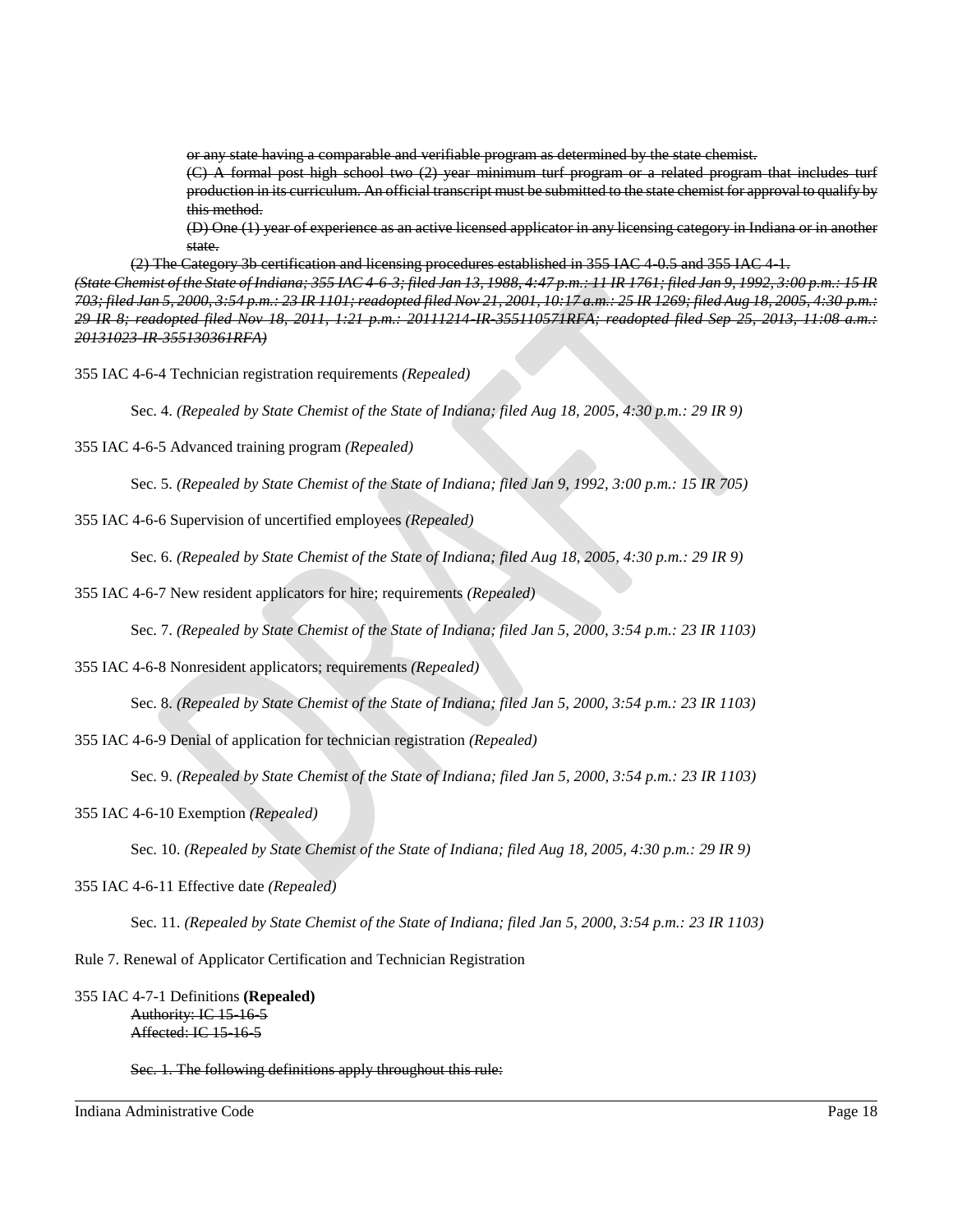(1) "Categories" means the commercial applicator certification categories established in 355 IAC 4-1-3.

(2) "CCH" means a continuing certification hour for commercial applicators or registered technicians. One (1) CCH is equivalent to one (1) hour of pesticide related instruction or training that has been evaluated and approved by the state chemist.

(3) "Certification" means the status achieved by an individual who has demonstrated minimal competency to use pesticides, as established in 355 IAC 4 0.5 1.5.

(4) "In-house training" means training or instruction that is designed specifically for a company's own employees.

(5) "PARP" means a private applicator recertification program of pesticide related instruction or training that has been evaluated and approved by the state chemist.

(6) "Person" means any:

- (A) individual;
- (B) partnership;
- (C) association;
- (D) fiduciary;
- (E) corporation; or

(F) organized group of persons whether incorporated or not.

(7) "State chemist" means the Indiana state chemist or the state chemist's authorized agent.

(8) "Technician registration" means the status achieved by an individual who has demonstrated minimal competency to use pesticides under the direct supervision of a certified applicator, as established in 355 IAC 4-2-8.

*(State Chemist of the State of Indiana; 355 IAC 4-7-1; filed May 12, 2009, 11:20 a.m.: 20090610-IR-355090063FRA; readopted filed Sep 25, 2013, 11:08 a.m.: 20131023-IR-355130361RFA)*

355 IAC 4-7-2 Commercial applicators; certification renewal standards

Authority: IC 15-16-2; IC 15-16-5

Affected: IC 15-16-2; IC 15-16-5

Sec. 2. (a) Certification renewal of commercial applicators shall be accomplished by the applicator completing one (1) of the following:

(1) The written examination procedures for initial certification established in 355 IAC 4-1-2.1.

(2) Accumulating the minimum number of CCHs listed in the table in subsection (b) before the expiration of the applicator's certification period for that category.

(b) The minimum number of CCHs required for renewal of each category is as follows:

| Category 1  | 20 CCHs             |
|-------------|---------------------|
| Category 2  | 10 CCH <sub>s</sub> |
| Category 3a | 15 CCH <sub>s</sub> |
| Category 3b | 20 CCHs             |
| Category 4  | 10 CCH <sub>s</sub> |
| Category 5  | 15 CCHs             |
| Category 6  | 15 CCHs             |
| Category 7a | 20 CCHs             |
| Category 7b | 15 CCHs             |
| Category 7d | 20 CCHs             |
| Category 8  | 15 CCH <sub>s</sub> |
| Category 11 | 20 CCHs             |
| Category 12 | 10 CCH <sub>s</sub> |
| Category 13 | 10 CCH <sub>s</sub> |
| Category 14 | 3 CCH <sub>s</sub>  |

(c) A commercial applicator can accumulate CCHs only in the categories in which the applicator is certified at the time of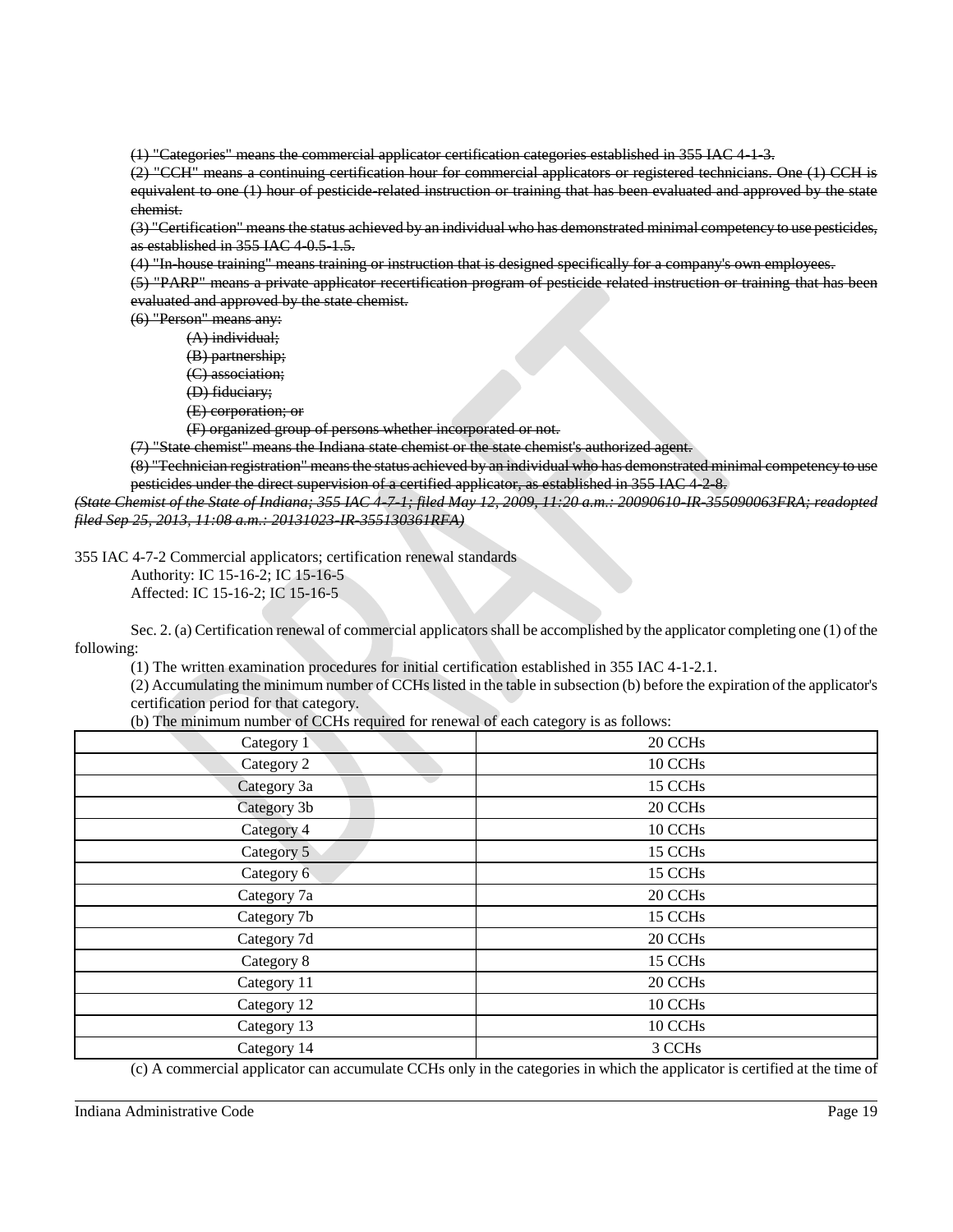participating in the training.

(d) A commercial applicator can accumulate a maximum of one-half  $(1/2)$  of the number of CCHs required in subsection (b) at any one (1) training program.

(e) CCHs accumulated by a commercial applicator in excess of the number of CCHs required in subsection (b) shall not be carried forward to the next certification period.

(f) Renewed certification shall remain in force through December 31 of the fifth year following renewal unless revoked or suspended prior to that date. *(State Chemist of the State of Indiana; 355 IAC 4-7-2; filed May 12, 2009, 11:20 a.m.: 20090610-IR-355090063FRA; filed Nov 28, 2012, 2:42 p.m.: 20121226-IR-355120517FRA; readopted filed Sep 25, 2013, 11:08 a.m.: 20131023- IR-355130361RFA)*

355 IAC 4-7-3 Registered technicians; registration renewal standards

Authority: IC 15-16-5 Affected: IC 15-16-5

Sec. 3. (a) Registration renewal of registered technicians shall be accomplished by the technician completing one (1) of the following:

(1) The written examination procedures for initial registration established in 355 IAC 4-2-8(a)(1).

(2) Accumulating at least eight (8) CCHs before the expiration of the technician's registration period.

(b) A registered technician can accumulate CCHs designated for any category.

(c) A registered technician can accumulate a maximum of four (4) CCHs at any one (1) training program.

(d) CCHs accumulated by a registered technician in excess of eight (8) shall not be carried forward to the next registration

period.

(e) Renewed registration shall remain in force through December 31 of the fifth year following renewal unless revoked or suspended prior to that date. *(State Chemist of the State of Indiana; 355 IAC 4-7-3; filed May 12, 2009, 11:20 a.m.: 20090610-IR-355090063FRA; readopted filed Sep 25, 2013, 11:08 a.m.: 20131023-IR-355130361RFA)*

355 IAC 4-7-4 Criteria and procedures for approving CCHs

Authority: IC 15-16-5 Affected: IC 15-16-5

Sec. 4. (a) The state chemist shall be responsible for evaluating all instruction and training opportunities submitted for consideration of approval for CCHs.

(b) Training and instruction may be evaluated and approved for CCHs in more than one (1) certification category.

(c) Except as provided in subsection (e), all requests for CCH approval must be submitted to the state chemist as follows:

(1) At least twenty-one (21) days prior to the date that the instruction or training event will occur.

(2) In a format determined by the state chemist.

(3) By an individual directly responsible for the instruction or training event.

(d) Criteria to be followed by the state chemist for the evaluation of instruction and training events for CCH approval shall include, but may not be limited to, the following:

(1) Must be open to all certified applicators and registered technicians.

(2) Except as provided in subdivision (3), any costs or participation fees to cover expenses incurred by the training providers must be the same for all certified applicators and registered technicians.

(3) Professional educational organizations claiming Internal Revenue Service 501(c) status and governmental organizations may charge variable participation fees.

(4) Must not be in-house training.

(5) The venue must be large enough to accommodate a reasonable number of certified applicators or registered technicians from outside of the immediate organization facilitating the instruction or training.

(6) Must be open without fee or charge to the state chemist for monitoring.

(7) Must have an effective mechanism for the person responsible for the training to verify participation of the certified applicator or registered technician from the start to the conclusion of the CCH event.

(8) Subject matter and content must include, but may not be limited to, at least one (1) of the following: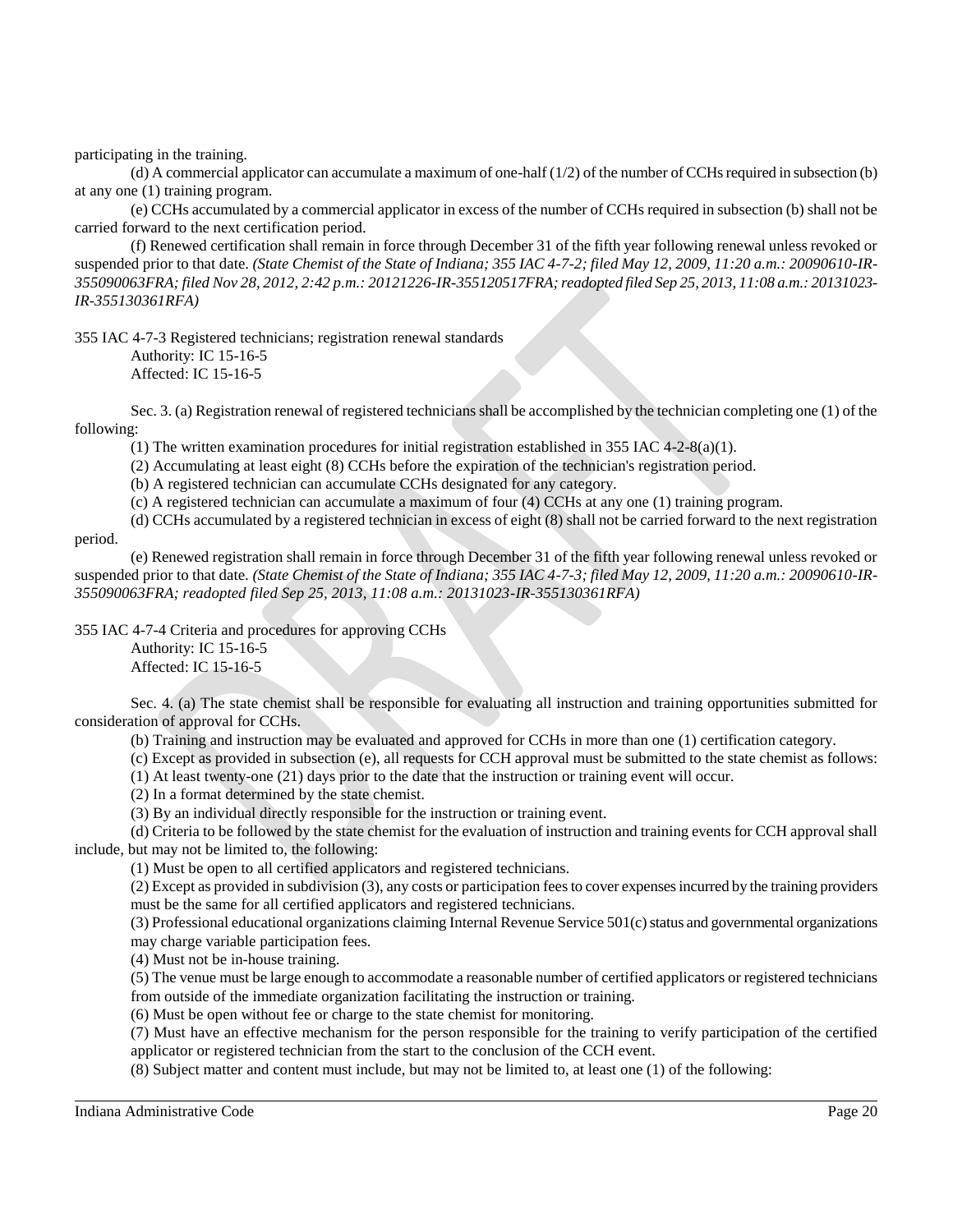(A) Pest identification.

(B) Pest biology.

(C) Pesticide chemistry.

(D) Pesticide equipment calibration and maintenance.

(E) Pesticide use.

(F) Pest management by cultural, mechanical, or other nonpesticide means, including, but not limited to, the following:

(i) Sanitation.

(ii) Exclusion.

(iii) Fertilization.

- (iv) Irrigation.
- (v) Soil compaction.
- (vi) Pest monitoring.

(G) Pesticide label interpretation.

(H) Pesticide label safety measures.

(I) Public and customer safety.

(J) Consumer and customer complaints.

(K) Applicator safety.

(L) Environmental safety.

(M) Associated state and federal laws or regulations affecting pesticides or pesticide users.

(9) Subject matter and content may not include any of the following:

(A) Product or service sales or promotions.

(B) Employee hiring or retention.

(C) General business practices.

(e) Requests for CCH approval in category 13 must be submitted to the state chemist as follows:

(1) Within two (2) weeks from the end date that the training event occurred.

(2) In a format determined by the state chemist.

(3) By the category 13 certified applicator requesting personal CCHs.

(4) With evidence of a mechanism by an independent source to verify participation by the certified applicator. *(State Chemist of the State of Indiana; 355 IAC 4-7-4; filed May 12, 2009, 11:20 a.m.: 20090610-IR-355090063FRA; readopted filed Sep 25, 2013, 11:08 a.m.: 20131023-IR-355130361RFA)*

355 IAC 4-7-5 Private applicators; certification renewal standards

Authority: IC 15-16-5

Affected: IC 15-16-5

Sec. 5. (a) Certification renewal of private applicators shall be accomplished by the applicator completing one (1) of the following:

(1) The written examination procedures for initial certification established in 355 IAC 4-1-4.

(2) Attending at least three (3) PARPs before the expiration of the applicator's certification period.

(b) A private applicator can accumulate a maximum of two (2) PARP credits in any one (1) year of the applicator's five (5) year certification period.

(c) Credit for attendance at PARPs by a private applicator in excess of the minimum three (3) required shall not be carried forward to the next certification period.

(d) Renewed certification shall remain in force through December 31 of the fifth year following renewal unless revoked or suspended prior to that date. *(State Chemist of the State of Indiana; 355 IAC 4-7-5; filed May 12, 2009, 11:20 a.m.: 20090610-IR-355090063FRA; readopted filed Sep 25, 2013, 11:08 a.m.: 20131023-IR-355130361RFA)*

355 IAC 4-7-6 Criteria and procedures for approving PARPs

Authority: IC 15-16-5 Affected: IC 15-16-5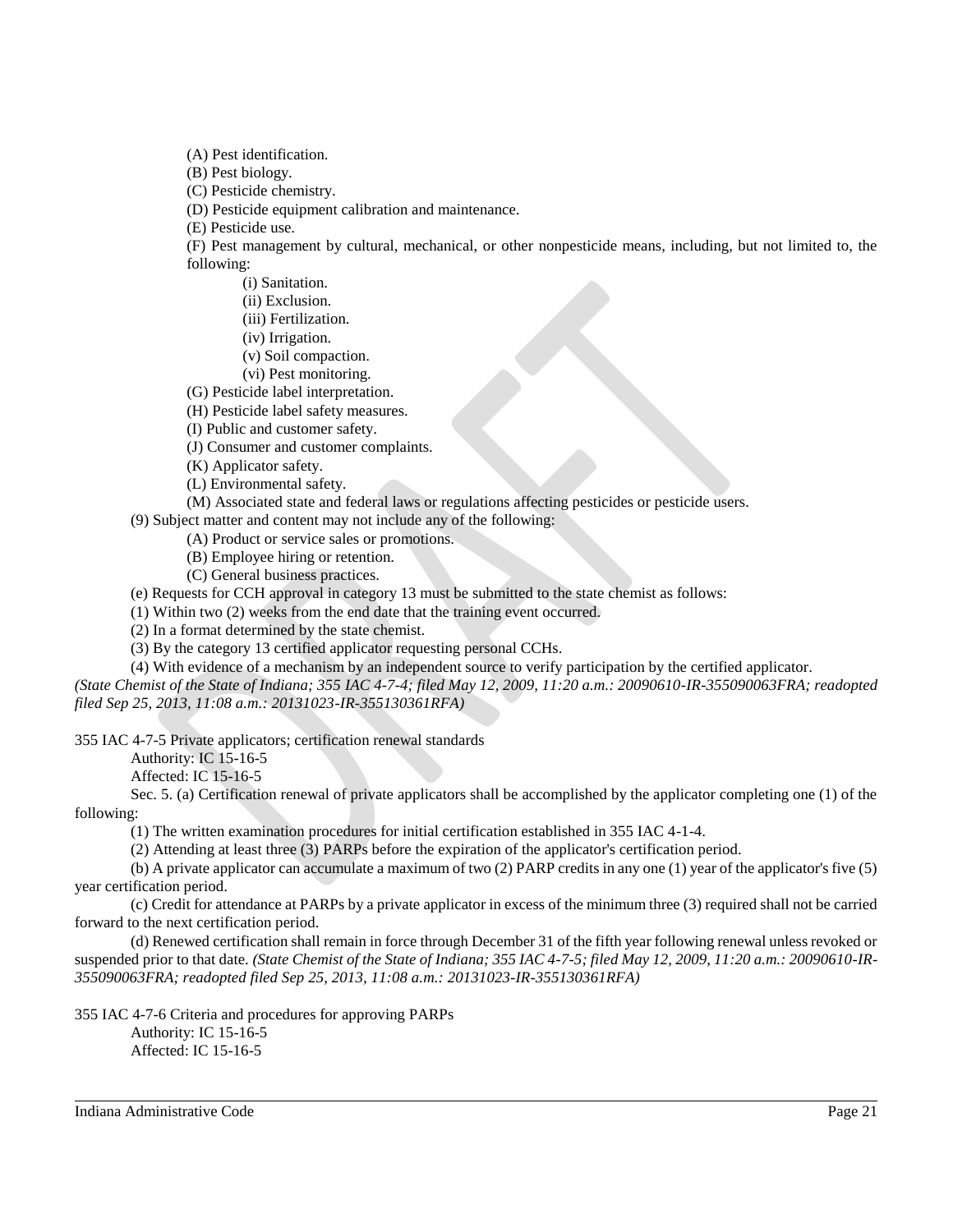Sec. 6. (a) The state chemist shall be responsible for evaluating all training or instruction opportunities submitted for consideration of approval as a PARP.

(b) All requests for PARP approval must be submitted to the state chemist as follows:

(1) In a format determined by the state chemist.

(2) By a county extension educator with the Purdue cooperative extension service.

(c) Criteria to be followed by the state chemist for the evaluation of training and instruction for PARP approval shall include, but may not be limited to, the following:

(1) Must be open to all private applicators.

(2) Except as provided in subdivision (3), any costs or registration fees must be the same for all private applicators.

(3) Must be open without fee or charge to the state chemist for monitoring.

(4) Must have an effective mechanism for the county extension educator responsible for the training to verify participation of

the private applicator from the start to the conclusion of the PARP event.

(5) Must include at least two (2) hours of pesticide related material.

(6) Must include at least one (1) state chemist approved regulatory topic.

(7) Subject matter and content must include, but may not be limited to, at least one (1) of the following:

(A) Pest identification.

(B) Pest biology.

(C) Pesticide chemistry.

(D) Pesticide equipment calibration and maintenance.

(E) Pesticide use.

(F) Pest management by cultural, mechanical, or other nonpesticide means including, but not limited to, the following:

(i) Sanitation.

(ii) Exclusion.

(iii) Fertilization.

(iv) Irrigation.

(v) Soil compaction.

(vi) Pest monitoring.

(G) Pesticide label interpretation.

(H) Pesticide label safety measures.

(I) Public and customer safety.

(J) Consumer and neighbor complaints.

(K) Applicator safety.

(L) Environmental safety.

(M) Associated state and federal laws or regulations affecting pesticides and pesticide users.

(8) Subject matter and content may not include any of the following:

(A) Product or service sales or promotions.

(B) Employee hiring or retention.

(C) General business practices.

*(State Chemist of the State of Indiana; 355 IAC 4-7-6; filed May 12, 2009, 11:20 a.m.: 20090610-IR-355090063FRA; readopted filed Sep 25, 2013, 11:08 a.m.: 20131023-IR-355130361RFA)*

355 IAC 4-7-7 Regulatory response to violations

Authority: IC 15-16-5

Affected: IC 15-16-5

Sec. 7. (a) A certified applicator or registered technician who makes false or fraudulent reports or in any way misrepresents his or her participation in the certification or registration renewal process shall be subject to the following:

(1) Revocation of all accumulated CCHs or PARPs to date.

(2) Regulatory provisions in the following:

(A) IC 15-16-5-65.